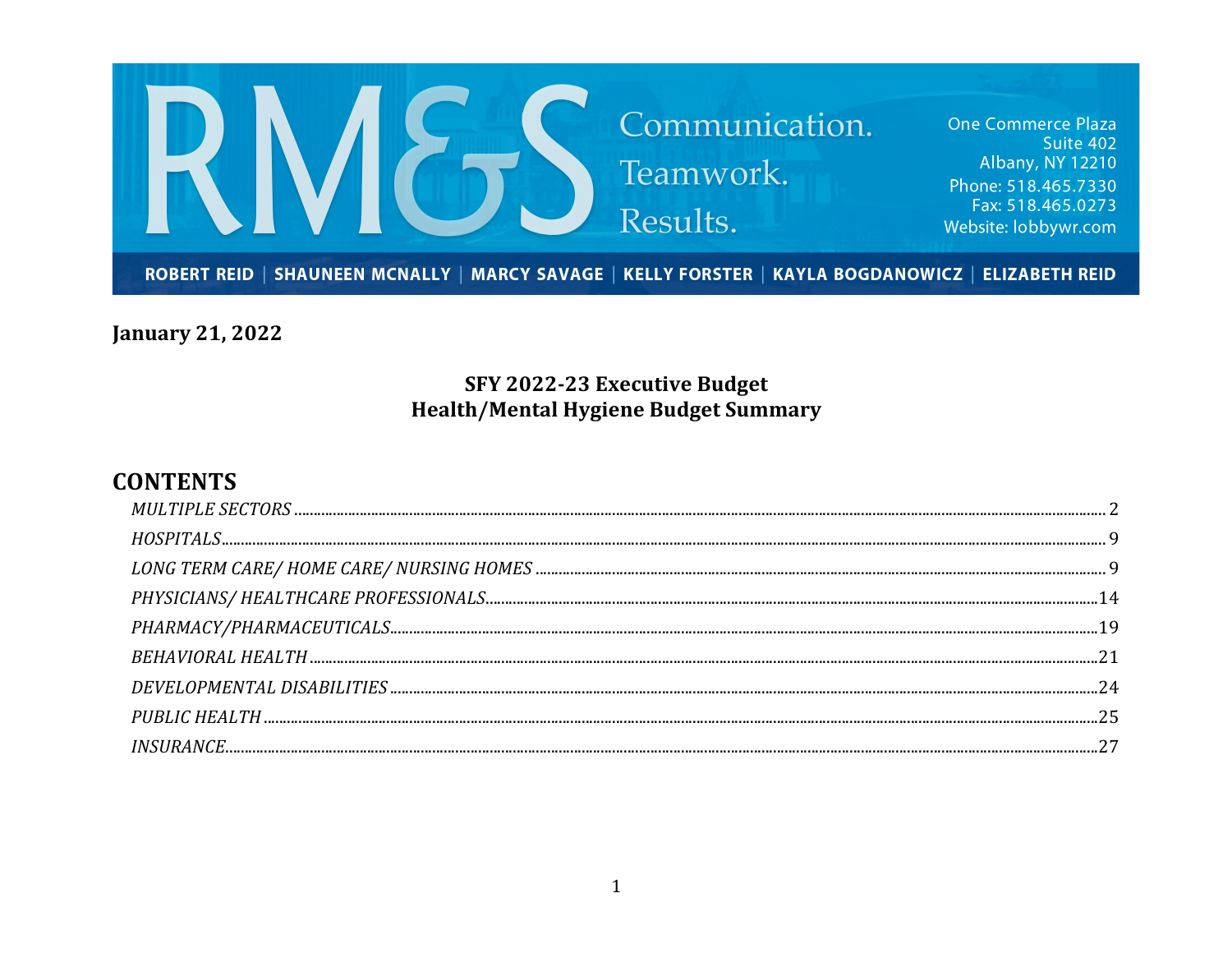| <b>Proposal</b>                                       | <b>Description</b>                                                                                                                                                                                                                                                                                                                                                                              | <b>Location</b> in<br><b>Budget</b>                                   | <b>SFY 2023</b><br>Savings/Cost<br>if Any/Known                                                                                         |
|-------------------------------------------------------|-------------------------------------------------------------------------------------------------------------------------------------------------------------------------------------------------------------------------------------------------------------------------------------------------------------------------------------------------------------------------------------------------|-----------------------------------------------------------------------|-----------------------------------------------------------------------------------------------------------------------------------------|
| <b>MULTIPLE SECTORS</b>                               |                                                                                                                                                                                                                                                                                                                                                                                                 |                                                                       |                                                                                                                                         |
| <b>Global Spending Cap</b>                            | Updates the metric used to set the<br>global cap spending limit from a 10-<br>year rolling average of the Medicaid<br>component of the Consumer Price<br>Index to a five-year rolling average of<br>Medicaid spending projections within<br>the National Health Expenditure<br>Accounts produced by the Centers for<br>Medicare and Medicaid Services'<br>actuary. Extends it through SFY 2024. | Health/MH Article<br>VII, Part H                                      | Savings: \$366<br>million                                                                                                               |
| <b>Medicaid Rate</b><br><b>Increases/Restorations</b> | The Governor's budget proposes to<br>restore the 1.5% across the board<br>Medicaid cuts that were previously<br>enacted for Medicaid providers. In<br>addition, the Governor proposes to<br>provide an increase in Medicaid rates<br>of an additional 1 percent this year,<br>excluding certain providers/services<br>including pharmacy and insurance                                          | Health/MH Article<br>VII, Part I and NYS<br>FY 2023 Financial<br>Plan | The 1.5%<br>restoration will<br>cost \$140.795<br>million<br>The 1% trend<br>increase will cost<br>\$318.3 million<br>State share in FY |
|                                                       | plan payments.                                                                                                                                                                                                                                                                                                                                                                                  |                                                                       | 2023 and FY<br>2024                                                                                                                     |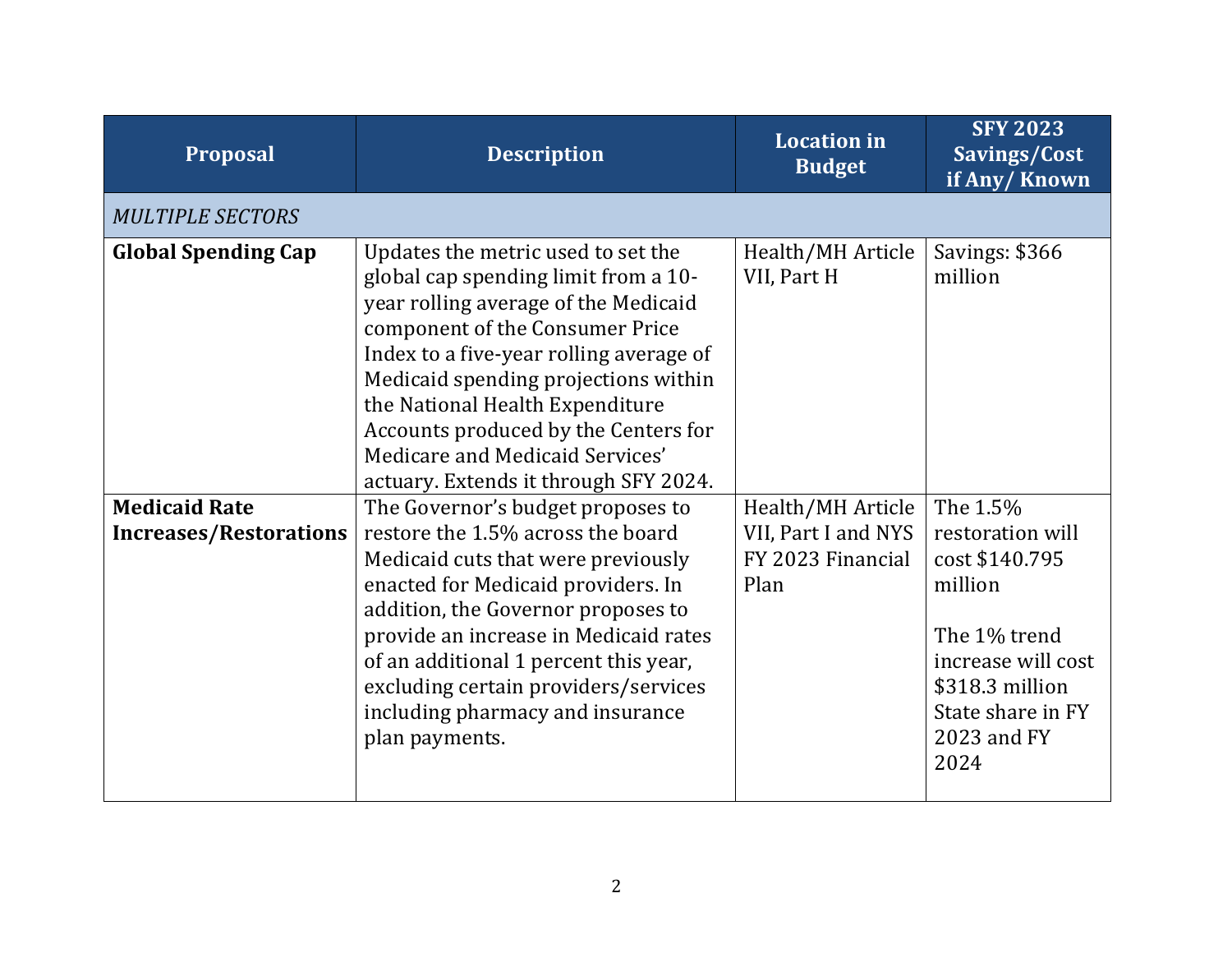| <b>Proposal</b>            | <b>Description</b>                                                      | <b>Location</b> in<br><b>Budget</b> | <b>SFY 2023</b><br>Savings/Cost<br>if Any/Known |
|----------------------------|-------------------------------------------------------------------------|-------------------------------------|-------------------------------------------------|
| <b>DSRIP</b>               | Extends ability of DOH and OMH,                                         | Health/MH Article                   |                                                 |
|                            | OASAS, OPWDD to waiver regulatory                                       | VII, Part GG                        |                                                 |
|                            | requirements under DSRIP through<br>$4/1/25$ .                          |                                     |                                                 |
| <b>Telehealth Parity</b>   | Establishes reimbursement parity for                                    | Health/MH Article                   |                                                 |
|                            | telehealth services by requiring health                                 | VII, Part V                         |                                                 |
|                            | plans, including those in Medicaid, to                                  |                                     |                                                 |
|                            | reimburse providers for services<br>delivered through telehealth on the |                                     |                                                 |
|                            | same basis, and at the same rate, as                                    |                                     |                                                 |
|                            | services delivered in person.                                           |                                     |                                                 |
|                            |                                                                         |                                     |                                                 |
|                            | The bill states that telehealth shall not                               |                                     |                                                 |
|                            | require reimbursement to a provider                                     |                                     |                                                 |
|                            | for certain costs including facility fees,                              |                                     |                                                 |
|                            | costs reimbursed through APGs or<br>other clinic reimbursement          |                                     |                                                 |
|                            | methodologies if such costs were not                                    |                                     |                                                 |
|                            | incurred in the provision of telehealth                                 |                                     |                                                 |
|                            | services due to neither the originating                                 |                                     |                                                 |
|                            | site of the patient/client nor the                                      |                                     |                                                 |
|                            | distant site of the provider occurring                                  |                                     |                                                 |
|                            | within a facility or other clinic setting.                              |                                     |                                                 |
| <b>Human Services COLA</b> | Provides a 5.4% human services COLA                                     | Health/MH Article                   | The Financial                                   |
|                            | effective $4/1/22$ for programs and                                     | VII, Part DD                        | Plan had \$130.8M                               |
|                            | services under OMH, OASAS, OPWDD,                                       |                                     | available for a                                 |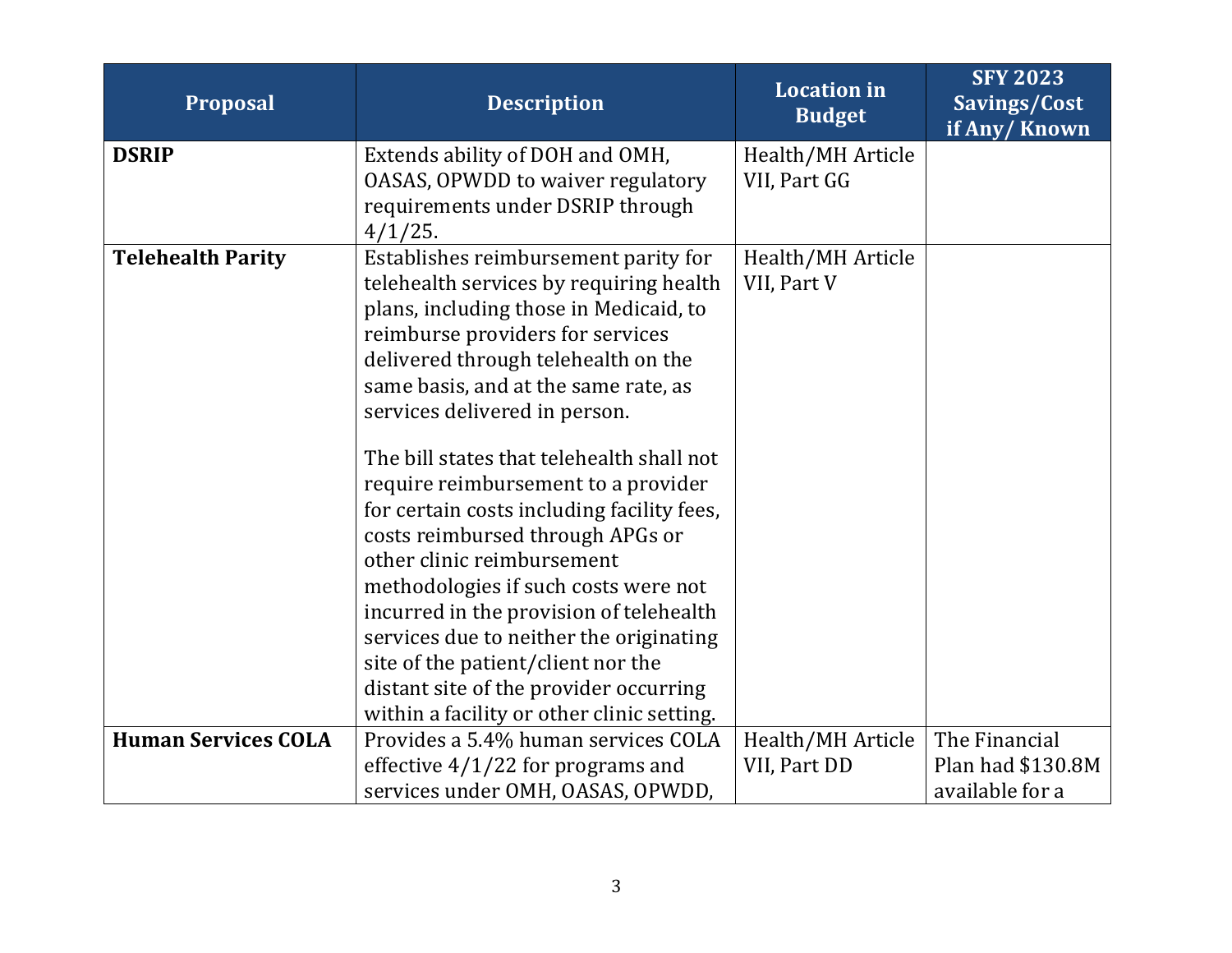| <b>Proposal</b>                                            | <b>Description</b>                                                                                                                                                                                                                                                                                                            | <b>Location</b> in<br><b>Budget</b>           | <b>SFY 2023</b><br>Savings/Cost<br>if Any/Known                                                                       |
|------------------------------------------------------------|-------------------------------------------------------------------------------------------------------------------------------------------------------------------------------------------------------------------------------------------------------------------------------------------------------------------------------|-----------------------------------------------|-----------------------------------------------------------------------------------------------------------------------|
|                                                            | OTDA, OCFS and SOFA                                                                                                                                                                                                                                                                                                           |                                               | potential COLA.<br>The 5.4 percent<br>COLA would cost<br>a total of \$411M,<br>resulting in an                        |
|                                                            |                                                                                                                                                                                                                                                                                                                               |                                               | additional cost to<br>the Financial Plan<br>of \$280.2M                                                               |
| <b>General Public Health</b><br><b>Work County Support</b> | Allows DOH to increase annual base<br>grant funding to full-service Local<br>Health Departments to \$750,000 (\$<br>1.30 per capita for larger counties) and<br>to all partial-service to \$577,500. This<br>bill would also allow all LHDs to claim<br>up to 50% of personnel services costs<br>for State Aid reimbursement. | Health/MH Article<br>VII, Part E              | Cost of \$25.7<br>million in FY<br>2023 and a full<br>annual impact of<br>\$5 1.5 million<br>beginning in FY<br>2024. |
| <b>Essential Community</b><br><b>Provider/VAP Funding</b>  | Continues level funding of \$132<br>million                                                                                                                                                                                                                                                                                   | Aid to Localities,<br>Department of<br>Health |                                                                                                                       |
| <b>Health Homes</b>                                        | Includes \$524.01 million for Health<br>Homes                                                                                                                                                                                                                                                                                 | Aid to Localities,<br>Department of<br>Health |                                                                                                                       |
| <b>SHIN-NY</b>                                             | Continues level funding of \$30 million                                                                                                                                                                                                                                                                                       | Capital Projects,<br>Department of<br>Health  |                                                                                                                       |
| <b>All Payers Database</b>                                 | Continues level funding of \$10 million                                                                                                                                                                                                                                                                                       | Capital Projects,                             |                                                                                                                       |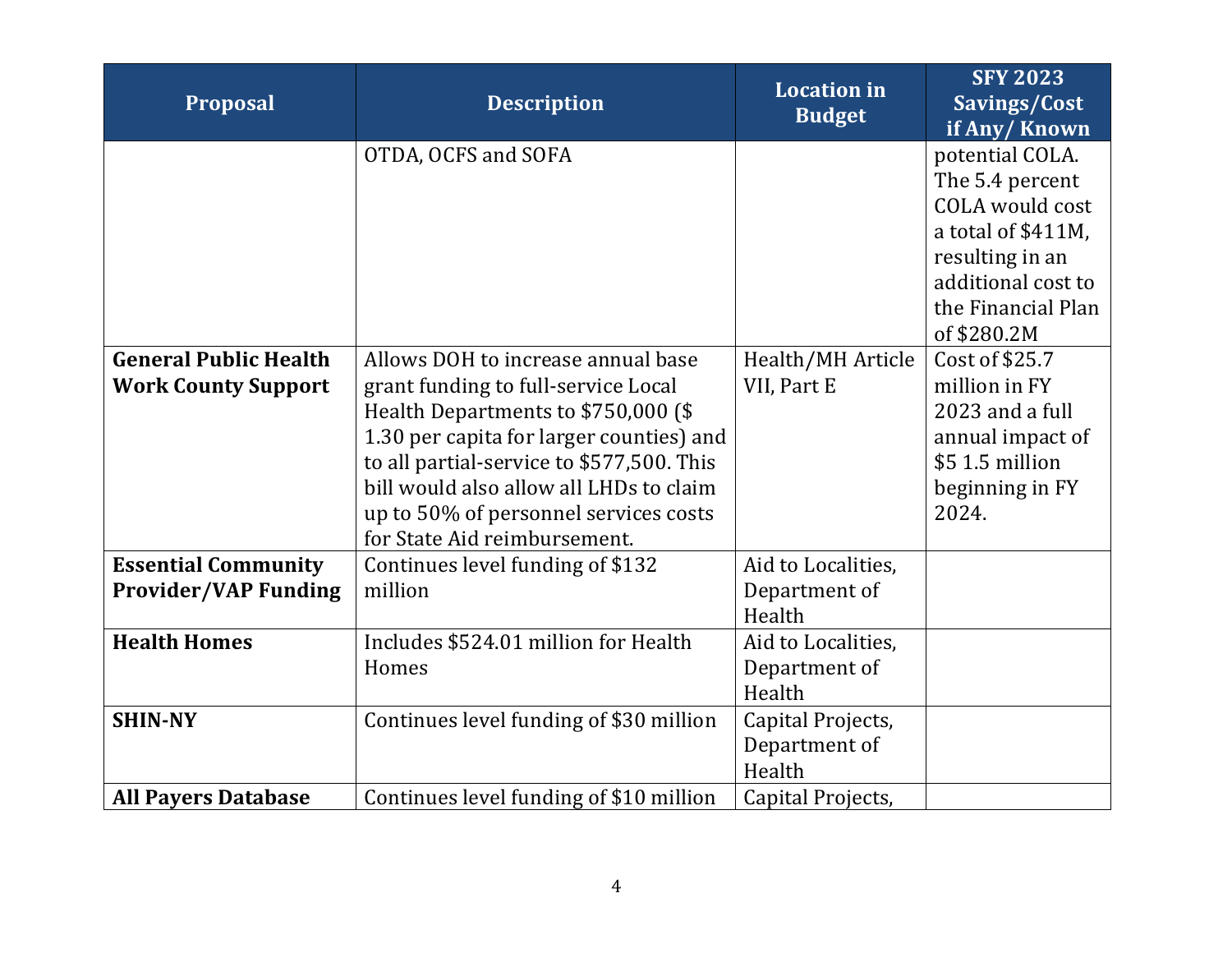| Proposal                                                        | <b>Description</b>                                                                                                                                                                                                                                                                                                                                                                                                                                                                                                                                                                                                      | <b>Location in</b><br><b>Budget</b> | <b>SFY 2023</b><br>Savings/Cost<br>if Any/Known                                                                                                                                                 |
|-----------------------------------------------------------------|-------------------------------------------------------------------------------------------------------------------------------------------------------------------------------------------------------------------------------------------------------------------------------------------------------------------------------------------------------------------------------------------------------------------------------------------------------------------------------------------------------------------------------------------------------------------------------------------------------------------------|-------------------------------------|-------------------------------------------------------------------------------------------------------------------------------------------------------------------------------------------------|
|                                                                 |                                                                                                                                                                                                                                                                                                                                                                                                                                                                                                                                                                                                                         | Department of<br>Health             |                                                                                                                                                                                                 |
| <b>Statewide Healthcare</b><br><b>Transformation Fund</b><br>IV | <b>Creates the Statewide Healthcare</b><br>Transformation Fund IV with \$1.6B.<br>Includes \$450M for community-based<br>providers including \$25M for<br>community providers, \$25M for<br>providers pursuant to articles 31, 32,<br>16, 36 and hospice, \$50M for<br>residential healthcare facilities/adult<br>care facilities to be awarded by<br>12/31/22 from applications from<br>round III.<br>Provides up to \$200 million to be<br>awarded, without a competitive bid or<br>request for proposal, for grants to<br>health care providers for<br>modernization of an emergency<br>department (ED) of "regional | Health/MH Article<br>VII, Part K    | <b>State Fiscal</b><br>Impact of \$35<br>million in FY<br>2023, \$75 million<br>in FY 2024, \$205<br>million in FY<br>2025, \$270<br>million in FY<br>2026, and \$265<br>million in FY<br>2027. |
|                                                                 | significance."<br>Regional significance means it:                                                                                                                                                                                                                                                                                                                                                                                                                                                                                                                                                                       |                                     |                                                                                                                                                                                                 |
|                                                                 | Serves as a Level 1 Trauma<br>Center with the highest volume                                                                                                                                                                                                                                                                                                                                                                                                                                                                                                                                                            |                                     |                                                                                                                                                                                                 |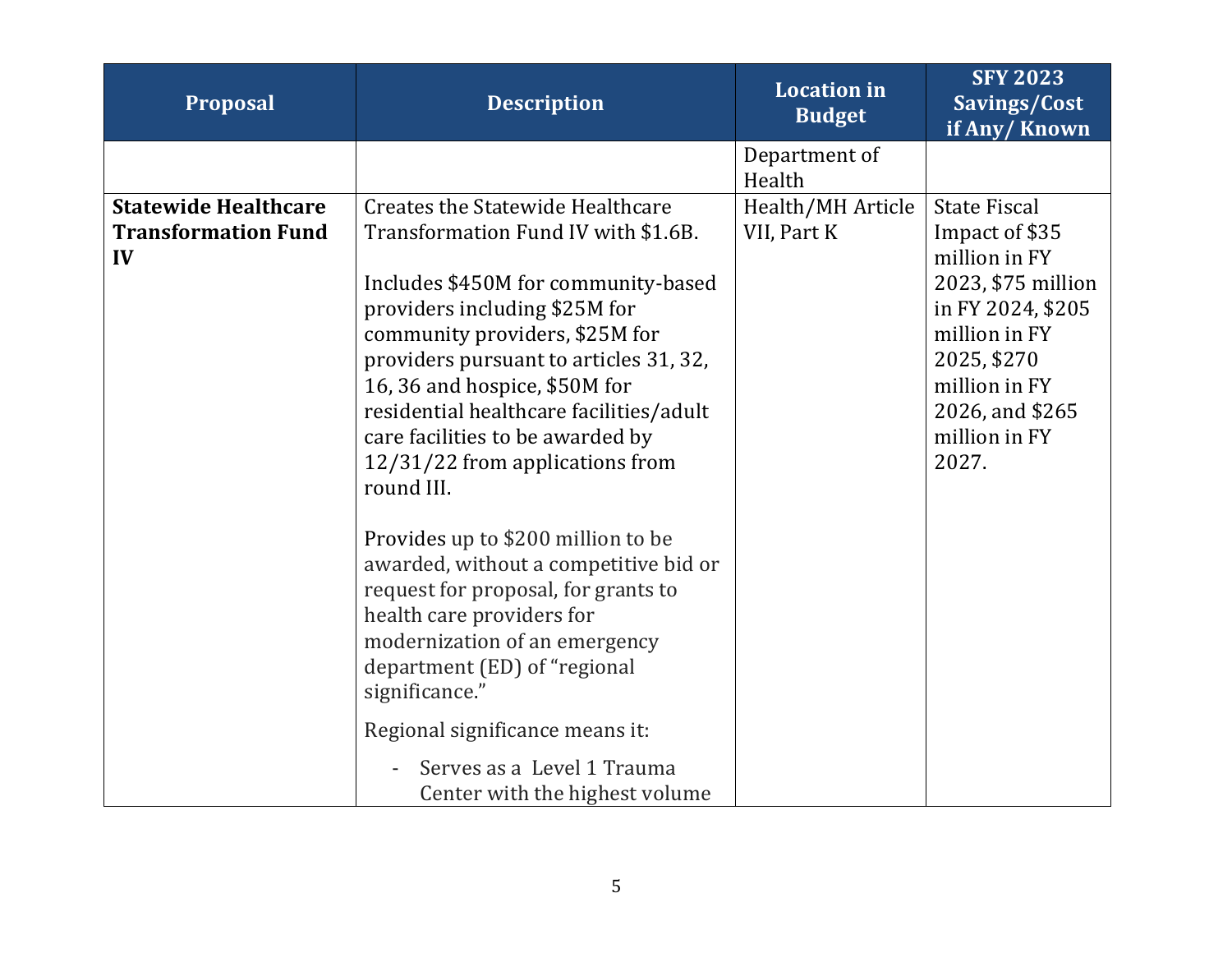| Proposal                                              | <b>Description</b>                                                                                                                                                                                                                                                                                                                                     | <b>Location</b> in<br><b>Budget</b> | <b>SFY 2023</b><br>Savings/Cost<br>if Any/Known |
|-------------------------------------------------------|--------------------------------------------------------------------------------------------------------------------------------------------------------------------------------------------------------------------------------------------------------------------------------------------------------------------------------------------------------|-------------------------------------|-------------------------------------------------|
|                                                       | in its region;<br>Has the capacity to segregate<br>patients with communicable<br>diseases, trauma or severe<br>behavioral health issues from<br>other patients in the ED;<br>Provides training in emergency<br>care and trauma care to<br>residents from multiple<br>hospitals in the region; and<br>Serves a high proportion of<br>Medicaid patients. |                                     |                                                 |
| <b>Marriage Certificates</b>                          | This bill would amend domestic<br>relations law to allow for changes in<br>name or gender to make it easier for<br>New Yorkers to accurately express<br>their gender identity.                                                                                                                                                                         | Health/MH Article<br>VII Part Y     |                                                 |
| <b>Rename the Office of</b><br><b>Minority Health</b> | This bill would rename the Office of<br>Minority Health under the Department<br>of Health to the Office of Health Equity,<br>and redefine the mission and scope for<br>the office.                                                                                                                                                                     | Health/MH Article<br>VII, Part X    |                                                 |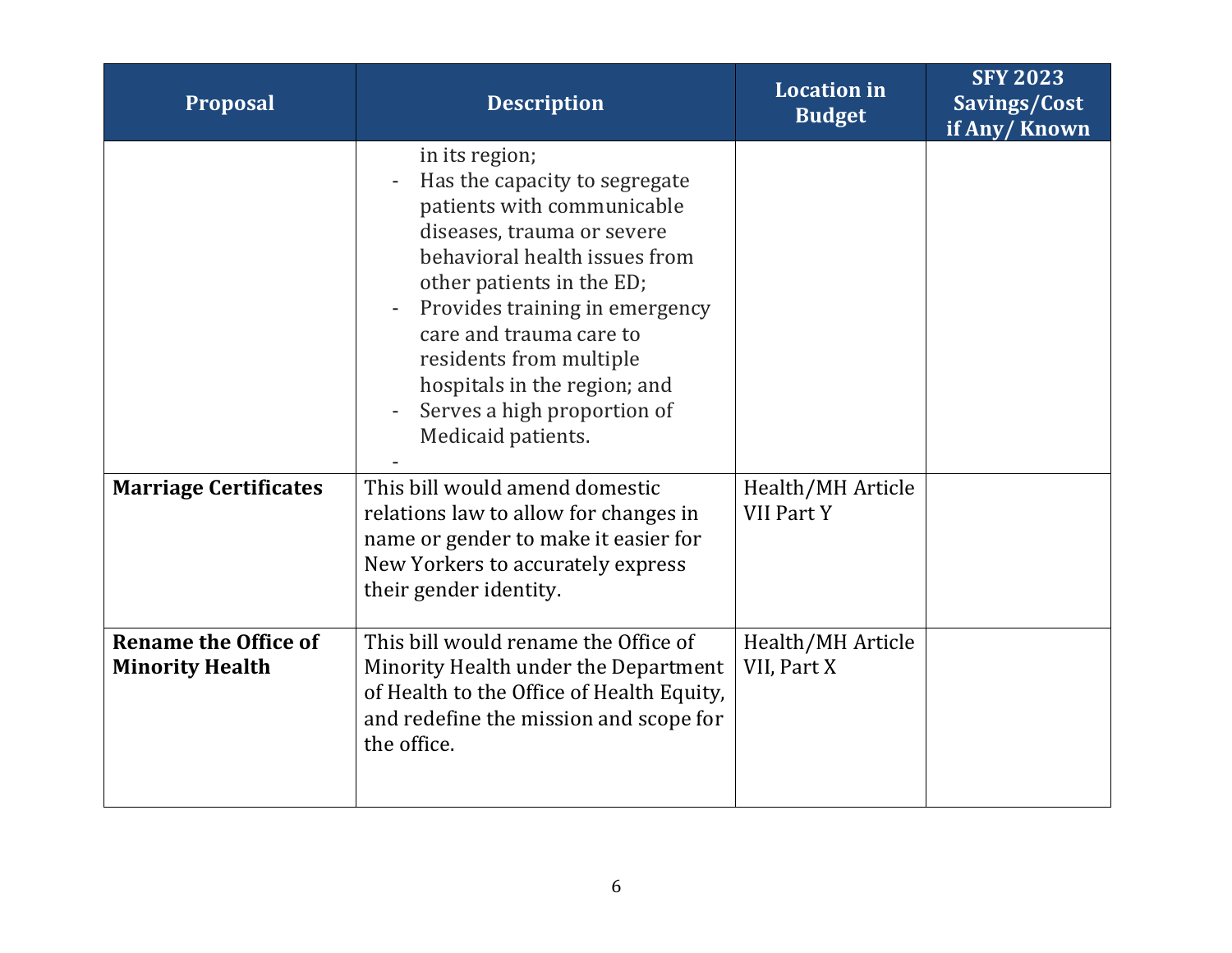| <b>Proposal</b>             | <b>Description</b>                       | <b>Location</b> in<br><b>Budget</b> | <b>SFY 2023</b><br>Savings/Cost<br>if Any/Known |
|-----------------------------|------------------------------------------|-------------------------------------|-------------------------------------------------|
| <b>New York State</b>       | This proposal would remove the           | Health/MH Article                   |                                                 |
| <b>Department of Health</b> | health care professions (including       | VII, Part G                         |                                                 |
| <b>Oversight of Certain</b> | physicians, nurses, pharmacists,         |                                     |                                                 |
| <b>Professions</b>          | certified pharmacy technicians,          |                                     |                                                 |
|                             | respiratory therapists, midwives,        |                                     |                                                 |
|                             | dentists, chiropractors, social workers, |                                     |                                                 |
|                             | massage therapists, others) from Title   |                                     |                                                 |
|                             | VIII of the Education Law and include    |                                     |                                                 |
|                             | those professions in the Health Law.     |                                     |                                                 |
|                             | This would correspond with a transfer    |                                     |                                                 |
|                             | of oversight, regulation, agency         |                                     |                                                 |
|                             | actions, and records from SED to DOH.    |                                     |                                                 |
| 988 Crisis Program          | Establishes the infrastructure for the   | Health/MH Article                   |                                                 |
|                             | 988 suicide prevention and behavioral    | VII, Part EE                        |                                                 |
|                             | health crisis hotline system.            |                                     |                                                 |
| <b>Health Care/Mental</b>   | One-time bonus of \$3000 for workers     | Health/MH Article                   | \$1.2 billion State                             |
| <b>Health Workforce</b>     | who make up to \$100,000 annually;       | VII, Part D                         | share expense                                   |
| <b>Bonuses</b>              | employers with at least one employee     |                                     |                                                 |
|                             | who serves Medicaid and 20% of           |                                     |                                                 |
|                             | revenue derived from Medicaid are        |                                     |                                                 |
|                             | eligible to receive monies for bonus     |                                     |                                                 |
|                             | payments. It imposes substantial         |                                     |                                                 |
|                             | obligations on employers and             |                                     |                                                 |
|                             | penalties for failure to identify claim  |                                     |                                                 |
|                             | and pay a bonus for each employee.       |                                     |                                                 |
|                             | The OMIG is responsible for audits of    |                                     |                                                 |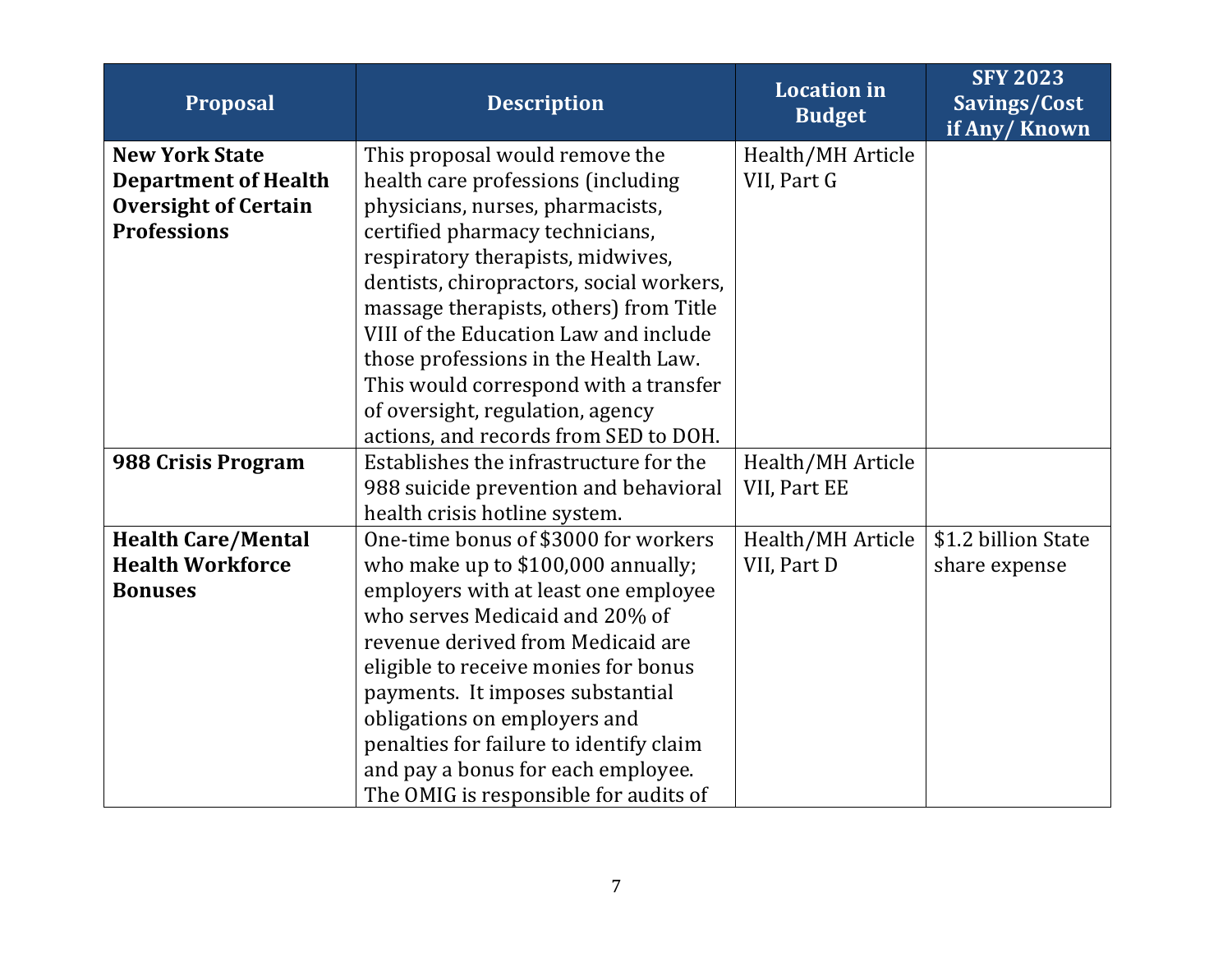| Proposal                   | <b>Description</b>                                                                                                                                                                                                                                                                                                                                                                                                                                                                                                                                                                                                                                                                   | <b>Location</b> in<br><b>Budget</b> | <b>SFY 2023</b><br>Savings/Cost<br>if Any/Known |
|----------------------------|--------------------------------------------------------------------------------------------------------------------------------------------------------------------------------------------------------------------------------------------------------------------------------------------------------------------------------------------------------------------------------------------------------------------------------------------------------------------------------------------------------------------------------------------------------------------------------------------------------------------------------------------------------------------------------------|-------------------------------------|-------------------------------------------------|
|                            | payments and actions by employers.<br>ARP and HCBS monies are referenced<br>as sources.; Income tax not applied                                                                                                                                                                                                                                                                                                                                                                                                                                                                                                                                                                      |                                     |                                                 |
| <b>Statutory Extenders</b> | Extends the deadline to<br>$\bullet$<br>determine the Assisted Living<br>Program (ALP) Need<br>Methodology through April 1,<br>2025.<br>Extends provisions related to<br>$\bullet$<br>the Statewide Patient Centered<br>Medical Home program through<br>April 1, 2025.<br><b>Extends authorization for</b><br>temporary operators of adult<br>homes permanently.<br>Extends the authority of the<br>Department to make DSH/IGT<br>payments to hospitals outside of<br>NYC through March 31, 2025.<br>Extends authorization of<br>pharmacists to enter into<br>collaborative agreements with<br>physicians in certain settings<br>(CDTM) permanently.<br>Extends a Statewide Medicaid | Health/MH Article<br>VII Part CC    |                                                 |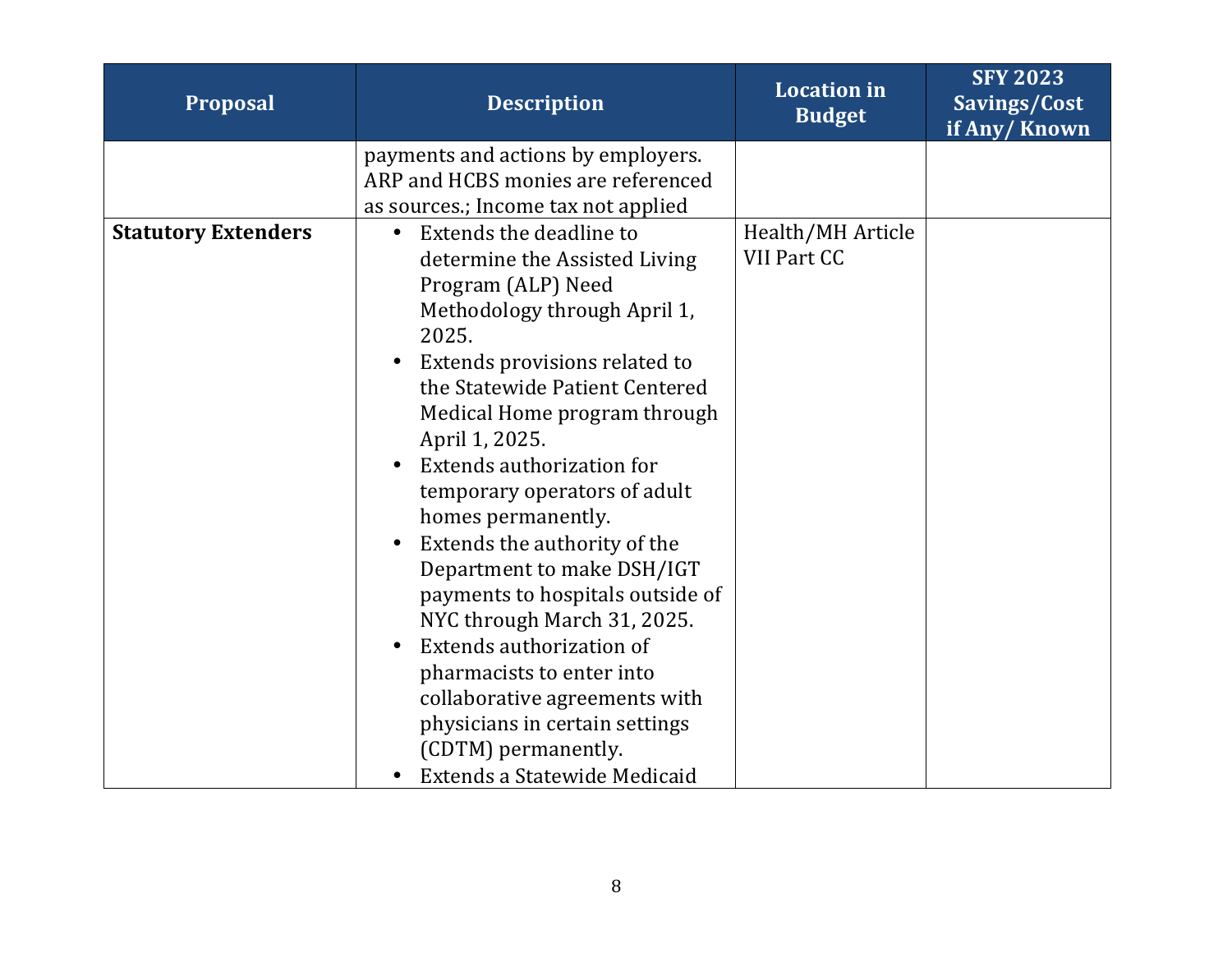| <b>Proposal</b>                                                                 | <b>Description</b>                                                                                                                                                                                                                                                   | <b>Location</b> in<br><b>Budget</b>                                        | <b>SFY 2023</b><br>Savings/Cost<br>if Any/Known |
|---------------------------------------------------------------------------------|----------------------------------------------------------------------------------------------------------------------------------------------------------------------------------------------------------------------------------------------------------------------|----------------------------------------------------------------------------|-------------------------------------------------|
|                                                                                 | integrity and efficiency initiative<br>for the purpose of achieving<br>audit recoveries through March<br>31, 2024.                                                                                                                                                   |                                                                            |                                                 |
| <b>Homeless Youth Health</b><br><b>Care Consent</b>                             | This bill would authorize homeless<br>youth to consent to their own medical,<br>dental, health, and hospital services.<br>Currently, a minor, including a minor<br>who is homeless, needs the consent of<br>a legal guardian to obtain most health<br>care services. | Education, Labor<br>and Family<br><b>Assistance Article</b><br>VII, Part P |                                                 |
| <b>HOSPITALS</b>                                                                |                                                                                                                                                                                                                                                                      |                                                                            |                                                 |
| <b>Hospital Rates</b>                                                           | Extends hospital rebasing rates<br>through $1/1/24$ .                                                                                                                                                                                                                | Health/MH Article<br>VII, Part J                                           |                                                 |
| LONG TERM CARE/HOME CARE/ NURSING HOMES                                         |                                                                                                                                                                                                                                                                      |                                                                            |                                                 |
| <b>Notice for Changes in</b><br><b>Ownership in Licensed</b><br><b>Entities</b> | Includes new provisions for changes in<br>ownership of all licenses entities<br>including home care agencies. Under<br>the proposal, DOH will consider a need<br>methodology for any transfer of a<br>license for a licensed home care<br>services agency (LHCSA).   | Health/MH Article<br>VII,<br>Part L                                        |                                                 |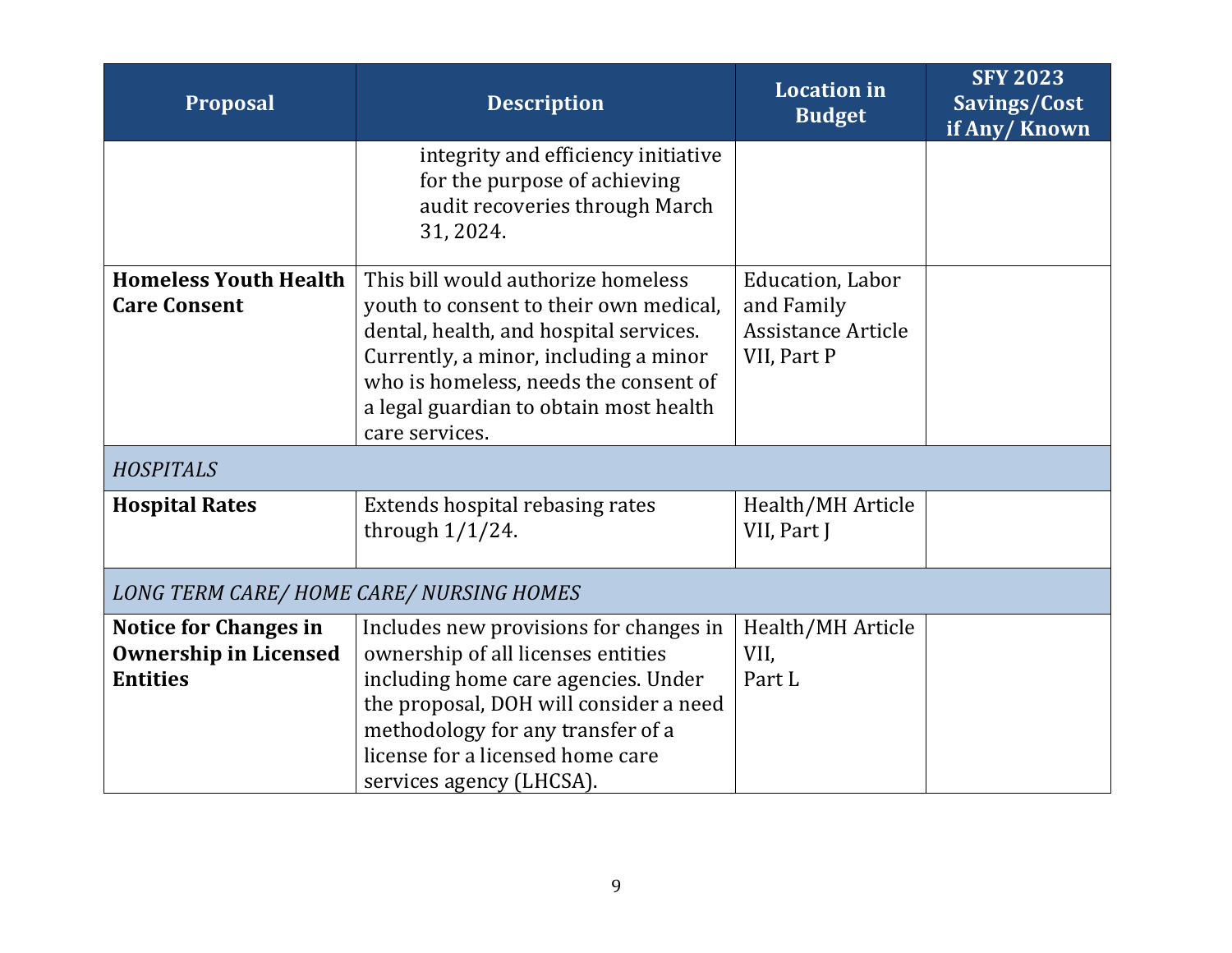| <b>Proposal</b>             | <b>Description</b>                      | <b>Location</b> in<br><b>Budget</b> | <b>SFY 2023</b><br>Savings/Cost<br>if Any/Known |
|-----------------------------|-----------------------------------------|-------------------------------------|-------------------------------------------------|
| <b>Competitive Bidding</b>  | Would require MCOs and MLTCs to go      | Health/MH Article                   | Fiscal savings of                               |
| for Managed Care            | through a competitive bidding process   | VII, Part O & P                     | \$100 million in                                |
|                             | with the DOH (similar to the recent     |                                     | FY 2024 and                                     |
|                             | fiscal intermediary RFO) in order to be |                                     | \$200 million in                                |
|                             | allowed to continue to operate as a     |                                     | FY 2025.                                        |
|                             | MCO or a MLTC in New York State. The    |                                     |                                                 |
|                             | Request for Proposals ("RFP") would     |                                     |                                                 |
|                             | be posted on the Department of Health   |                                     |                                                 |
|                             | website, along with the criteria the    |                                     |                                                 |
|                             | Department would consider and the       |                                     |                                                 |
|                             | manner in which the selections would    |                                     |                                                 |
|                             | be made.                                |                                     |                                                 |
| <b>Criminal Background</b>  | Would seal the convictions of certain   | <b>Public Protection</b>            |                                                 |
| <b>Checks (Clean Slate</b>  | felonies after 7 years and              | Article VII, Part                   |                                                 |
| Act)                        | misdemeanor records after 3 years,      | AA                                  |                                                 |
|                             | DCJS would not be authorized to         |                                     |                                                 |
|                             | provide criminal history information    |                                     |                                                 |
|                             | that is sealed. The proposal provides   |                                     |                                                 |
|                             | limited exemptions.                     |                                     |                                                 |
| <b>New York State</b>       | This proposal would remove the          | Health/MH Article                   |                                                 |
| <b>Department of Health</b> | health care professions (including      | VII, Part G                         |                                                 |
| <b>Oversight of Certain</b> | physicians, nurses, pharmacists,        |                                     |                                                 |
| <b>Professions</b>          | pharmacy technicians, respiratory       |                                     |                                                 |
|                             | therapists, midwives, dentists,         |                                     |                                                 |
|                             | chiropractors, social workers, massage  |                                     |                                                 |
|                             | therapists, others) from Title VIII of  |                                     |                                                 |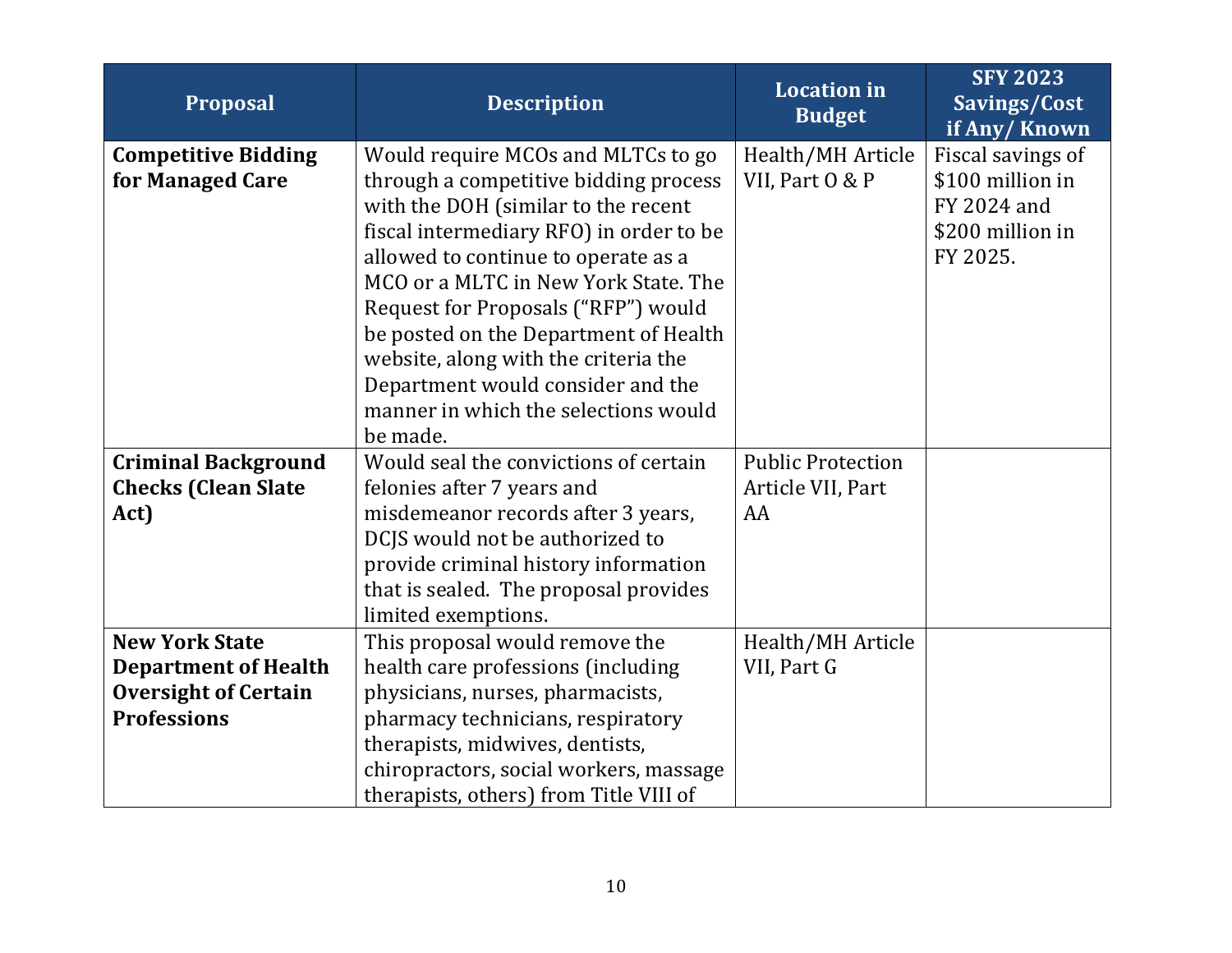| <b>Proposal</b>              | <b>Description</b>                       | <b>Location</b> in<br><b>Budget</b> | <b>SFY 2023</b><br>Savings/Cost<br>if Any/Known |
|------------------------------|------------------------------------------|-------------------------------------|-------------------------------------------------|
|                              | the Education Law and include those      |                                     |                                                 |
|                              | professions in the Health Law. This      |                                     |                                                 |
|                              | would correspond with a transfer of      |                                     |                                                 |
|                              | oversight, regulation, agency actions,   |                                     |                                                 |
|                              | and records from SED to DOH.             |                                     |                                                 |
| <b>Medication</b>            | Changes laws to allow certified          | Health/MH Article                   |                                                 |
| <b>Administration and</b>    | medication aides to administer routine   | VII, Part C                         |                                                 |
| <b>Non-Patient Specific</b>  | medications under certain conditions     |                                     |                                                 |
| Orders for COVID-19,         | and in certain institutional settings;   |                                     |                                                 |
| Flu, and Upper               | allows physicians and NPs to issue       |                                     |                                                 |
| <b>Respiratory Testing</b>   | non-patient specific standing orders     |                                     |                                                 |
|                              | for COVID-19, flu and upper              |                                     |                                                 |
|                              | respiratory illness testing, and allows  |                                     |                                                 |
|                              | registered professional nurses to        |                                     |                                                 |
|                              | collect specimens from patients for      |                                     |                                                 |
|                              | COVID-19 or flu testing with training    |                                     |                                                 |
|                              | and under the supervision of a           |                                     |                                                 |
|                              | registered nurse, NP or physician.       |                                     |                                                 |
| <b>Health Care Workforce</b> | <b>Establishes Healthcare Workforce</b>  | Health/MH Article                   | <b>FY 2023 Cost</b>                             |
| <b>Bonuses</b>               | Bonuses of \$3000 on a one time basis,   | VII, Part D                         | \$861.248 Million                               |
|                              | employers eligible subject to            |                                     |                                                 |
|                              | certificate of need or with at least one |                                     |                                                 |
|                              | employee who serves Medicaid and         |                                     |                                                 |
|                              | 20% of revenue derived from              |                                     |                                                 |
|                              | Medicaid are eligible to receive monies  |                                     |                                                 |
|                              | for bonus payments. It imposes           |                                     |                                                 |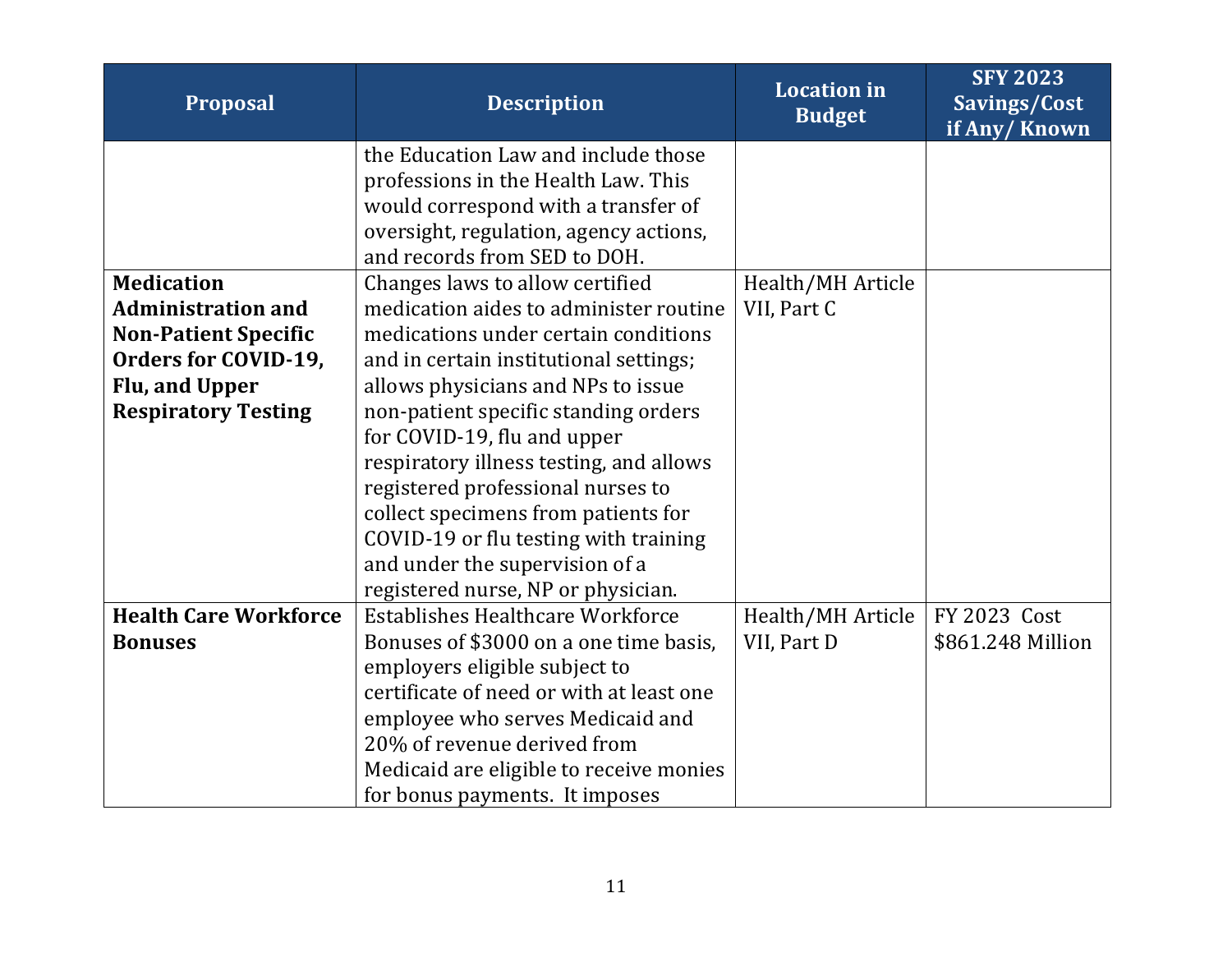| <b>Proposal</b>                                                           | <b>Description</b>                                                                                                                                                                                                                                                                                                                                                 | <b>Location</b> in<br><b>Budget</b> | <b>SFY 2023</b><br>Savings/Cost<br>if Any/Known                                       |
|---------------------------------------------------------------------------|--------------------------------------------------------------------------------------------------------------------------------------------------------------------------------------------------------------------------------------------------------------------------------------------------------------------------------------------------------------------|-------------------------------------|---------------------------------------------------------------------------------------|
|                                                                           | substantial obligations on employers<br>and penalties for failure to identify<br>claims and pay a bonus for each<br>employee. The OMIG is responsible for<br>audits of payments and actions by<br>employers. ARPA and HCBS monies<br>are referenced as sources.                                                                                                    |                                     |                                                                                       |
| <b>Medicaid Global Cap</b><br><b>Metric Modification</b><br>and Extension | Updates the metric used to set the<br>global cap spending limit from a 10-<br>year rolling average of the Medicaid<br>component of the Consumer Price<br>Index to a five-year rolling average of<br>Medicaid spending projections within<br>the National Health Expenditure<br>Accounts produced by the Centers for<br>Medicare and Medicaid Services'<br>actuary. | Health/MH Article<br>VII, Part H    | <b>FY 2023 Cost</b><br>\$366.000 million;<br><b>FY 2024 Cost</b><br>\$899.380 million |
| <b>Increase Medicaid</b><br><b>Trend Factor by 1%</b>                     | Allows for a payment of 1% across the<br>board for health care providers<br>including licensed home health care<br>agencies.                                                                                                                                                                                                                                       | Health/MH Article<br>VII, Part I    | <b>FY 2023 Cost</b><br>\$318.310 million;<br>FY 2024 Costs<br>\$318.310 million       |
| <b>Capital Support</b>                                                    | \$1 billion for Statewide Health<br><b>Transformation Fund IV with</b><br>commitment of \$450 million for<br>community based providers and                                                                                                                                                                                                                         | Health/MH Article<br>VII, Part K    |                                                                                       |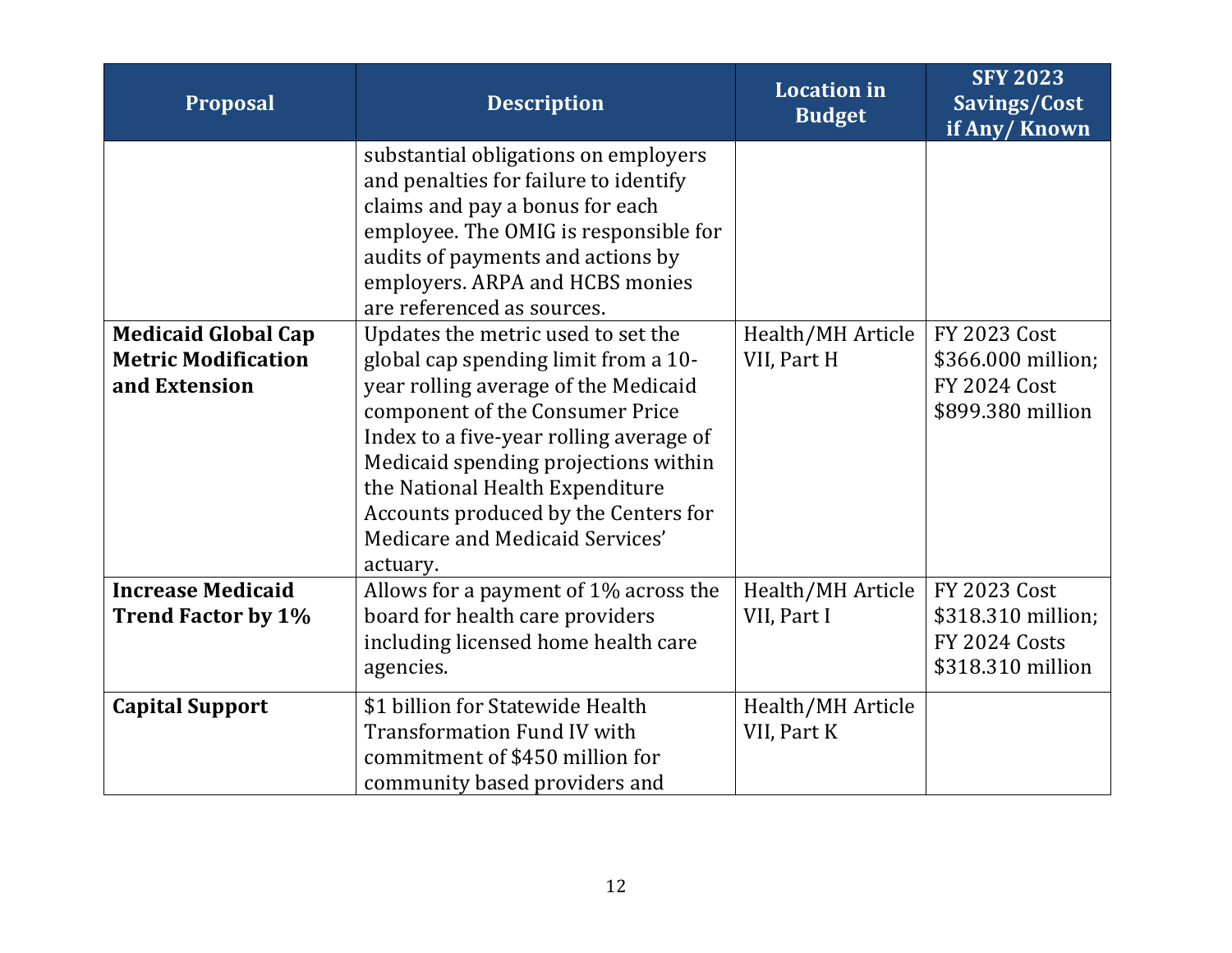| <b>Proposal</b>                | <b>Description</b>                      | <b>Location</b> in<br><b>Budget</b> | <b>SFY 2023</b><br>Savings/Cost<br>if Any/Known |
|--------------------------------|-----------------------------------------|-------------------------------------|-------------------------------------------------|
|                                | others.                                 |                                     |                                                 |
| <b>Interstate Licensure</b>    | Establishes that NY will join the       | Health/MH Article                   |                                                 |
| Compacts                       | interstate medical licensure compact    | VII, Part B                         |                                                 |
|                                | and interstate nursing licensure        |                                     |                                                 |
|                                | compact with other states in the        |                                     |                                                 |
|                                | compact for a streamlined licensure     |                                     |                                                 |
|                                | process with one application            |                                     |                                                 |
| <b>Private Nursing Duty</b>    | The commissioner shall increase         | Health/MH Article                   | <b>FY 2024 Cost</b>                             |
|                                | private duty nursing rates for the care | VII, Part O                         | \$25.600 million                                |
|                                | of medically fragile adults.            |                                     |                                                 |
| <b>LCHSA RFO</b>               | Licensed Agency RFO 5/1/22              | Medicaid                            | FY 2024 Savings                                 |
|                                |                                         | Scorecard                           | \$25 million                                    |
| <b>Uniform Tasking Tool</b>    | Eliminates language which required      | Health/MH Article                   |                                                 |
|                                | standardized Uniform Tasking Tool,      | VII, Part MM                        |                                                 |
|                                | substitutes Guidelines                  |                                     |                                                 |
| <b>Implement Prior</b>         | Amend Definition of Revenue to          | Health/MH Article                   | <b>FY 2023 Cost</b>                             |
| <b>Nursing Home Reforms</b>    | Exclude Capital Per Diem, Expand NH     | VII, Part M                         | \$100 million                                   |
|                                | Quality Pool (NHQP), Increase Nursing   |                                     |                                                 |
|                                | Home Vital Access Provider Funding      |                                     |                                                 |
|                                | $(VAP)$ 4/1/22                          |                                     |                                                 |
| <b>Increase Medicaid</b>       | Amend SS 366 to remove resources        | Health/MH Article                   | FY 2023 Cost \$5                                |
| <b>Eligibility for Seniors</b> | from consideration for Medicaid         | VII, Part N                         | million FY 2024                                 |
| and Persons with               | eligibility and increase the income     |                                     | Cost \$20 Million                               |
| <b>Disabilities</b>            | limit of the Federal Poverty Level for  |                                     |                                                 |
|                                | Seniors and Persons with Disabilities   |                                     |                                                 |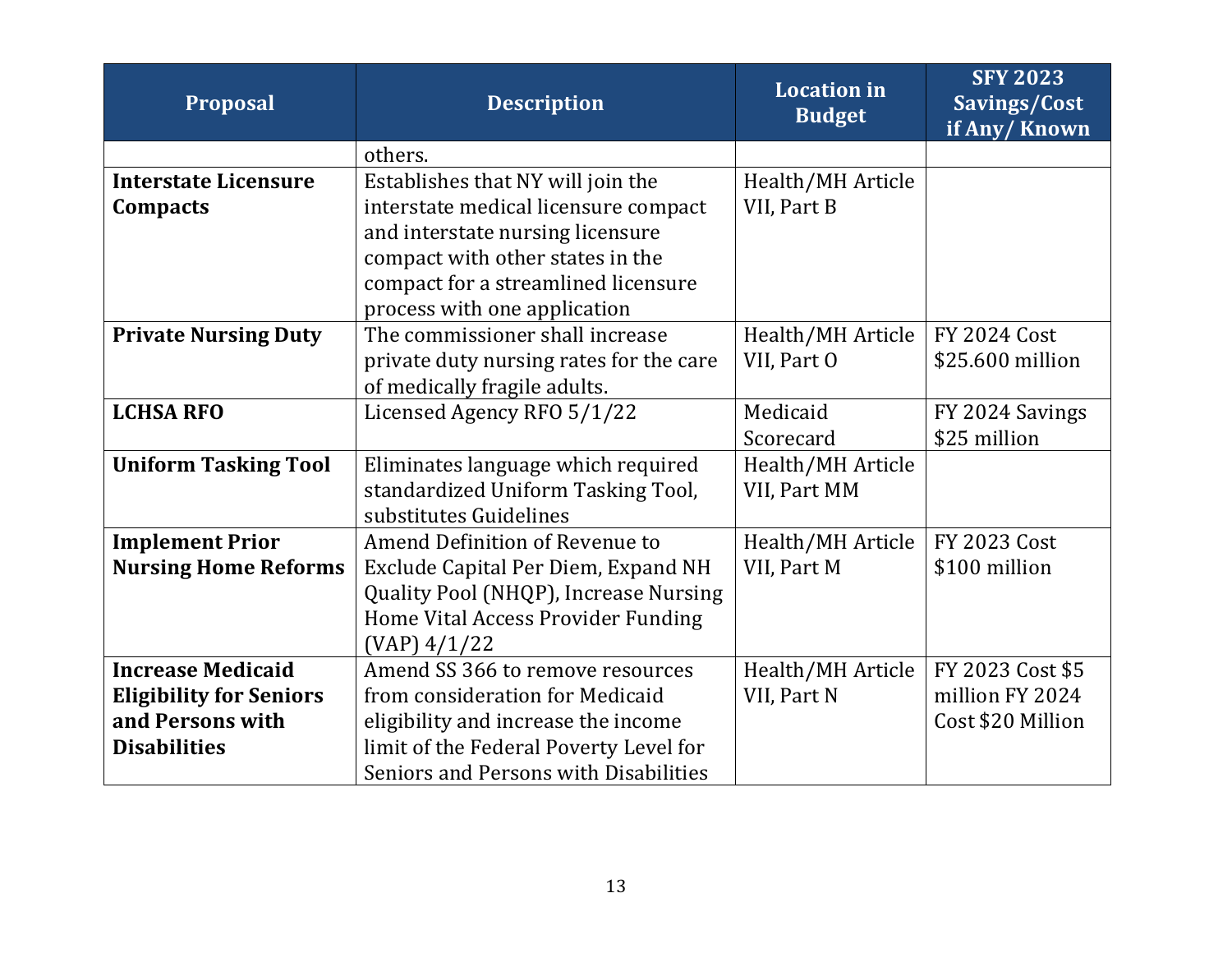| Proposal                                                               | <b>Description</b>                                                                                                                                                                                                                                                    | <b>Location</b> in<br><b>Budget</b>           | <b>SFY 2023</b><br>Savings/Cost<br>if Any/Known                                            |
|------------------------------------------------------------------------|-----------------------------------------------------------------------------------------------------------------------------------------------------------------------------------------------------------------------------------------------------------------------|-----------------------------------------------|--------------------------------------------------------------------------------------------|
| PHYSICIANS/ HEALTHCARE PROFESSIONALS                                   |                                                                                                                                                                                                                                                                       |                                               |                                                                                            |
| <b>Physician Excess</b><br><b>Medical Malpractice</b><br>Program       | The program is extended through June<br>30, 2023. Restructures payments from<br>one per year to two over two fiscal<br>years if funds in the pool are sufficient<br>and pursuant to eligibility<br>requirements, beginning 7/1/22.<br>Funded at \$102.1 million.      | Health/MH Article<br>VII, Part Z              | Savings of \$51.1<br>million in FY<br>2023.                                                |
| <b>Doctors Across New</b><br><b>York</b>                               | Funds the program at \$15,865,000, an<br>increase from \$7,252,000 in funding in<br>the final state budget for SFY 2021-22,<br>a cut from prior years.                                                                                                                | Aid to Localities,<br>Department of<br>Health | Increases state<br>investment by<br>\$8,613,000.                                           |
| <b>Nurses Across New</b><br><b>York</b>                                | <b>Establishes the Nurses Across New</b><br>York (NANY) loan repayment<br>program, which would reimburse<br>nurses working in underserved<br>communities for loan repayment over<br>three years.                                                                      | Health/MH Article<br>VII, Part A              | The State will<br>invest \$2.5<br>million in FY<br>2023 and \$3.0<br>million in FY<br>2024 |
| <b>Health Care/Mental</b><br><b>Health Workforce</b><br><b>Bonuses</b> | One-time bonus of \$3000 for workers<br>who make up to \$100,000 annually;<br>employers with at least one employee<br>who serves Medicaid and 20% of<br>revenue derived from Medicaid are<br>eligible to receive monies for bonus<br>payments. It imposes substantial | Health/MH Article<br>VII, Part D              | \$1.2 billion State<br>share expense                                                       |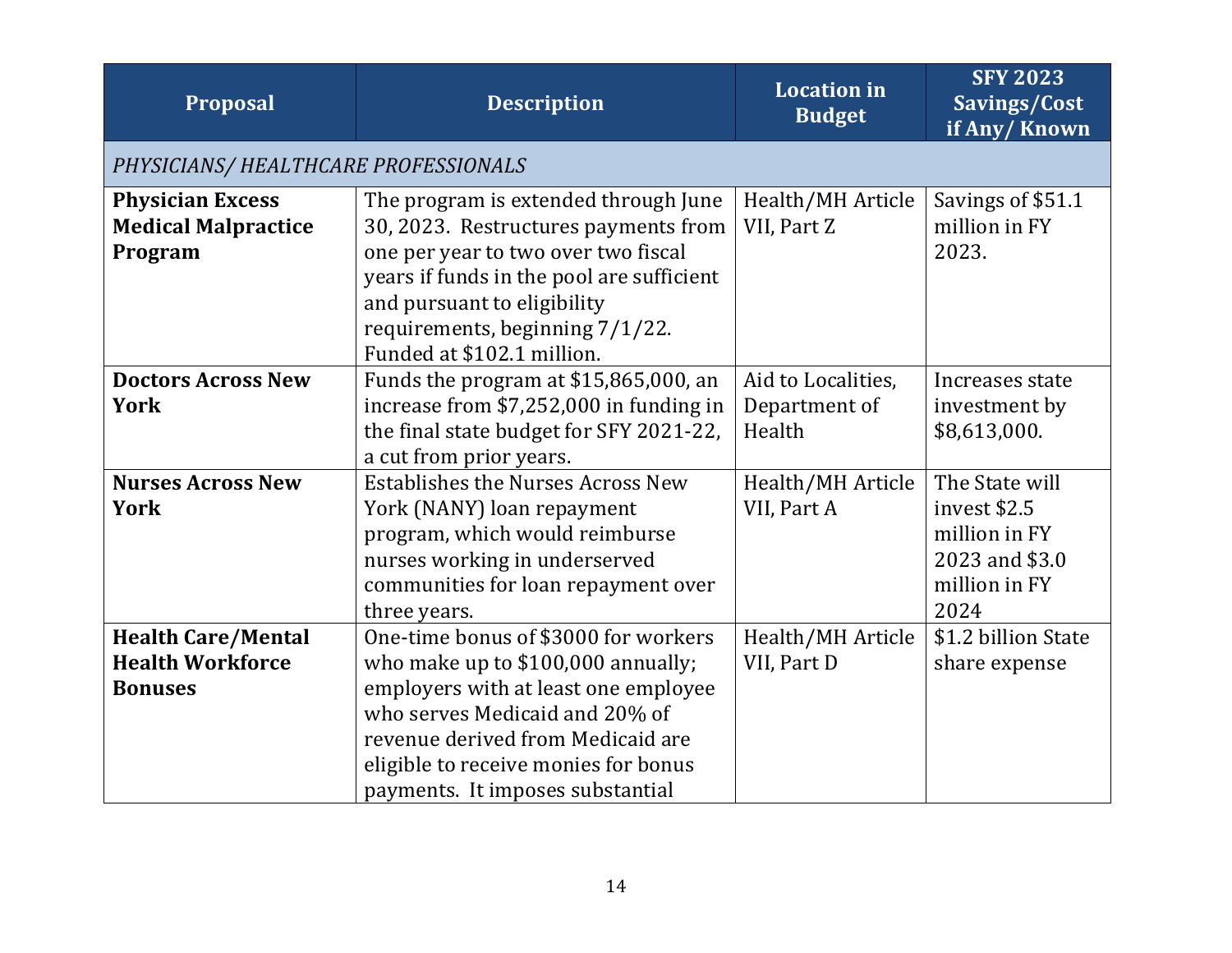| <b>Proposal</b>             | <b>Description</b>                      | <b>Location</b> in<br><b>Budget</b> | <b>SFY 2023</b><br>Savings/Cost<br>if Any/Known |
|-----------------------------|-----------------------------------------|-------------------------------------|-------------------------------------------------|
|                             | obligations on employers and            |                                     |                                                 |
|                             | penalties for failure to identify claim |                                     |                                                 |
|                             | and pay a bonus for each employee.      |                                     |                                                 |
|                             | The Office of Medicaid Inspector        |                                     |                                                 |
|                             | General is responsible for audits of    |                                     |                                                 |
|                             | payments and actions by employers.      |                                     |                                                 |
|                             | ARP and HCBS monies are referenced      |                                     |                                                 |
|                             | as sources.; Income tax not applied     |                                     |                                                 |
| <b>Nurse Practitioner</b>   | Removes requirement for NP in           | Health/MH Article                   |                                                 |
| (NP) Independent            | primary care with over 3600 hours       | VII, Part C                         |                                                 |
| <b>Practice in Primary</b>  | experience to maintain a collaborative  |                                     |                                                 |
| Care                        | relationship with physicians. Makes     |                                     |                                                 |
|                             | the program permanent by removing       |                                     |                                                 |
|                             | the expiration currently in statute.    |                                     |                                                 |
| <b>Medication</b>           | Changes laws to allow certified         | Health/MH Article                   |                                                 |
| <b>Administration and</b>   | medication aides to administer routine  | VII, Part C                         |                                                 |
| <b>Non-Patient Specific</b> | medications under certain conditions    |                                     |                                                 |
| Orders for COVID-19,        | and in certain institutional settings;  |                                     |                                                 |
| Flu, and Upper              | allows physicians and NPs to issue      |                                     |                                                 |
| <b>Respiratory Testing</b>  | non-patient specific standing orders    |                                     |                                                 |
|                             | for COVID-19, flu and upper             |                                     |                                                 |
|                             | respiratory illness testing, and allows |                                     |                                                 |
|                             | registered professional nurses to       |                                     |                                                 |
|                             | collect specimens from patients for     |                                     |                                                 |
|                             | COVID-19 or flu testing with training   |                                     |                                                 |
|                             | and under the supervision of a          |                                     |                                                 |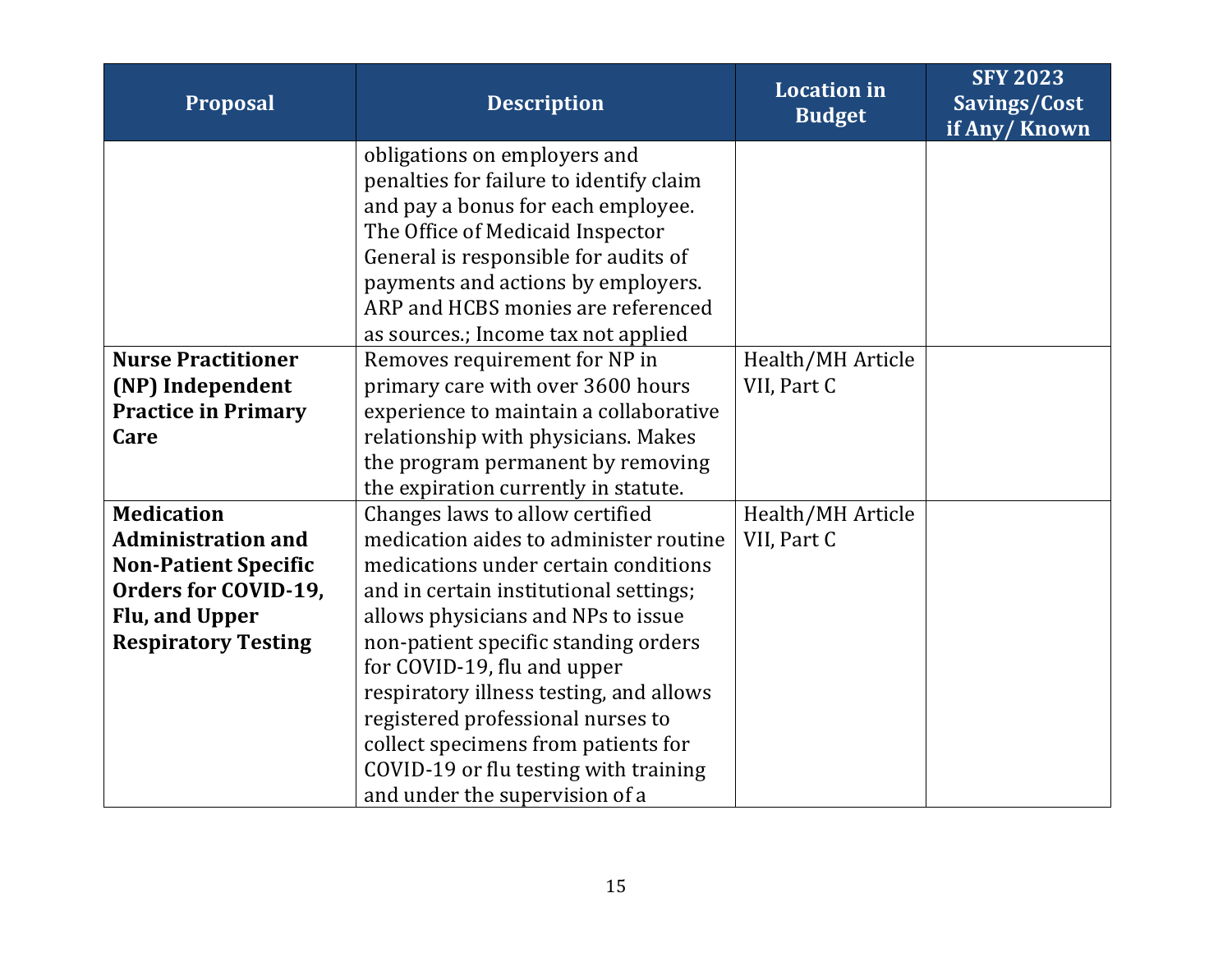| <b>Proposal</b>             | <b>Description</b>                      | <b>Location in</b><br><b>Budget</b> | <b>SFY 2023</b><br>Savings/Cost<br>if Any/Known |
|-----------------------------|-----------------------------------------|-------------------------------------|-------------------------------------------------|
|                             | registered nurse, NP or physician.      |                                     |                                                 |
| <b>Interstate Licensure</b> | Establishes that New York State will    | Health/MH Article                   |                                                 |
| Compacts                    | join the interstate medical licensure   | VII, Part B                         |                                                 |
|                             | compact and interstate nursing          |                                     |                                                 |
|                             | licensure compact with other states in  |                                     |                                                 |
|                             | the compact for a streamlined           |                                     |                                                 |
|                             | licensure process with one application. |                                     |                                                 |
| <b>Prescriber Prevails</b>  | Eliminates prescriber prevails under    | Health/MH Article                   | \$41.21 million in                              |
|                             | FFS and MMC except for 9 classes of     | VII, Part BB                        | net State savings                               |
|                             | drugs currently allowed under MMC.      |                                     | in FY 2023                                      |
|                             |                                         |                                     | and \$49.45                                     |
|                             |                                         |                                     | million in net                                  |
|                             |                                         |                                     | State savings in                                |
|                             |                                         |                                     | FY 2024.                                        |
| <b>New York State</b>       | This proposal would remove the          | Health/MH Article                   |                                                 |
| <b>Department of Health</b> | health care professions (including      | VII, Part G                         |                                                 |
| <b>Oversight of Certain</b> | physicians, nurses, pharmacists,        |                                     |                                                 |
| <b>Professions</b>          | pharmacy technicians, respiratory       |                                     |                                                 |
|                             | therapists, midwives, dentists,         |                                     |                                                 |
|                             | chiropractors, social workers, massage  |                                     |                                                 |
|                             | therapists, others) from Title VIII of  |                                     |                                                 |
|                             | the Education Law and include those     |                                     |                                                 |
|                             | professions in the Health Law. This     |                                     |                                                 |
|                             | would correspond with a transfer of     |                                     |                                                 |
|                             | oversight, regulation, agency actions,  |                                     |                                                 |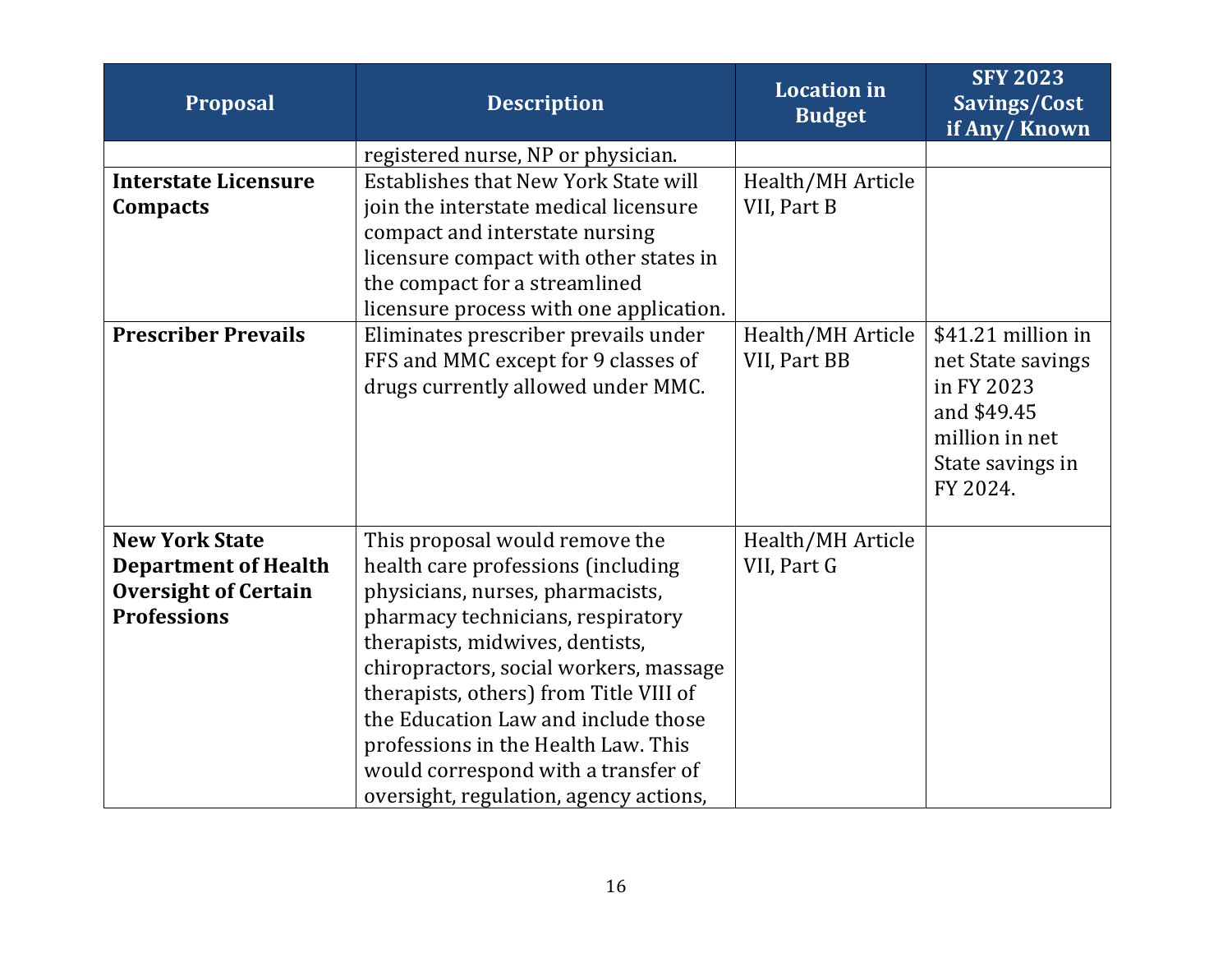| Proposal                   | <b>Description</b>                                         | <b>Location</b> in<br><b>Budget</b> | <b>SFY 2023</b><br>Savings/Cost<br>if Any/Known |
|----------------------------|------------------------------------------------------------|-------------------------------------|-------------------------------------------------|
|                            | and records from SED to DOH.                               |                                     |                                                 |
| <b>Modernize Emergency</b> | • Define emergency medical services                        | Health/MH Article                   | A one-time cost of                              |
| <b>Medical Services</b>    | to mean: "care of a person to, from,                       | VII, Part G                         | \$5 million                                     |
|                            | at, in or between the person's home,                       |                                     |                                                 |
|                            | scene of injury, hospitals, health                         |                                     |                                                 |
|                            | care facilities, public events or other                    |                                     |                                                 |
|                            | locations by emergency medical                             |                                     |                                                 |
|                            | services practitioners as a patient                        |                                     |                                                 |
|                            | care team member for services                              |                                     |                                                 |
|                            | including but not limited to                               |                                     |                                                 |
|                            | emergency, non-emergency,                                  |                                     |                                                 |
|                            | specialty, low acuity, preventative<br>and other services. |                                     |                                                 |
|                            | • Establish an Emergency Medical                           |                                     |                                                 |
|                            | Services Quality and Sustainability                        |                                     |                                                 |
|                            | Assurance Program, which may                               |                                     |                                                 |
|                            | include development of clinical                            |                                     |                                                 |
|                            | standards, quality metrics, safety                         |                                     |                                                 |
|                            | standards, emergency vehicle                               |                                     |                                                 |
|                            | operation standards, and clinical                          |                                     |                                                 |
|                            | standards.                                                 |                                     |                                                 |
|                            | • Provide that EMS services agencies                       |                                     |                                                 |
|                            | that don't meet standards and                              |                                     |                                                 |
|                            | requirements may be subject to                             |                                     |                                                 |
|                            | enforcement actions.                                       |                                     |                                                 |
|                            | Require NYS DOH in consultation                            |                                     |                                                 |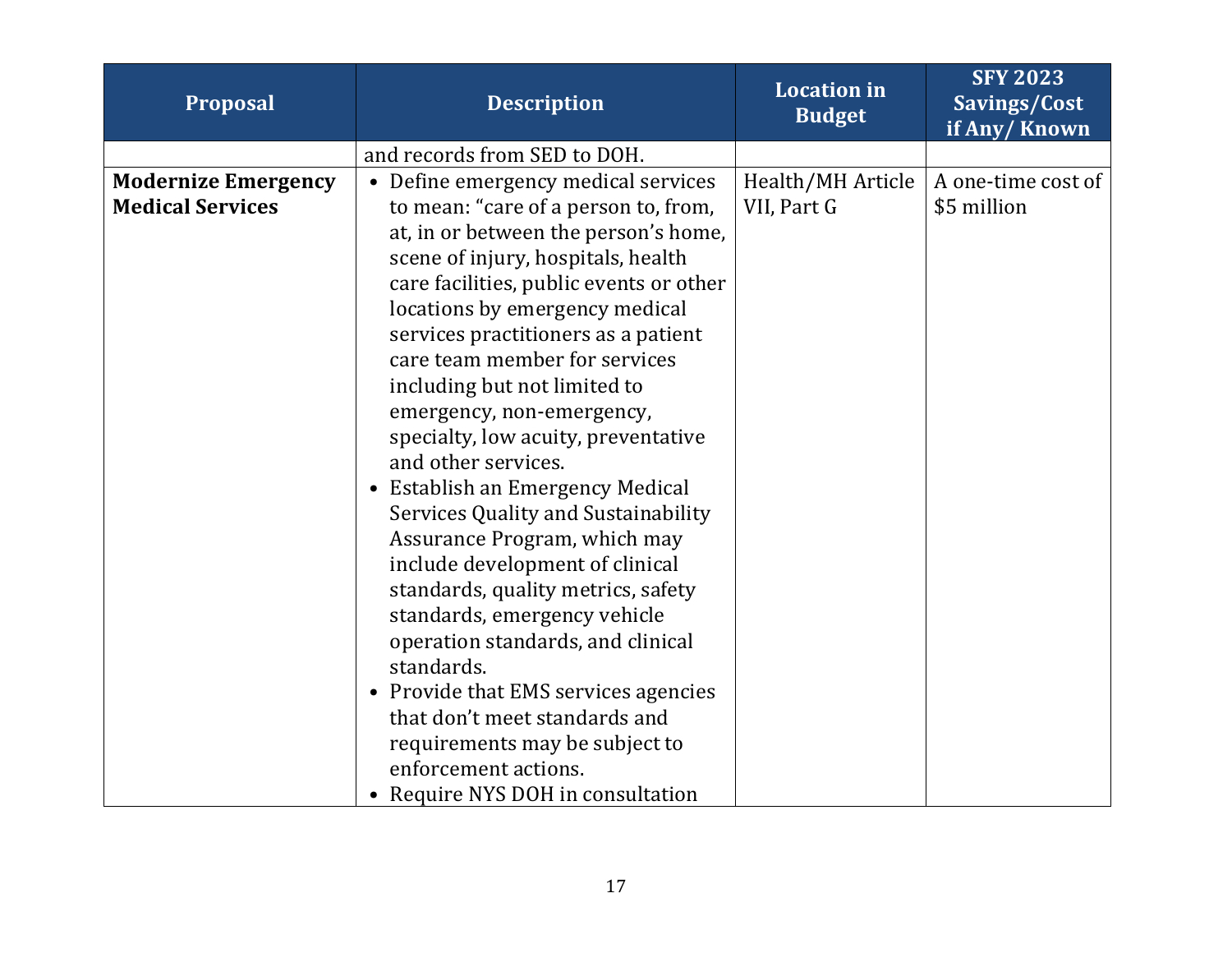| <b>Proposal</b>                                                                                              | <b>Description</b>                                                                                                                                                                                                                                                                                                                                                                                                                           | <b>Location</b> in<br><b>Budget</b> | <b>SFY 2023</b><br>Savings/Cost<br>if Any/Known                   |
|--------------------------------------------------------------------------------------------------------------|----------------------------------------------------------------------------------------------------------------------------------------------------------------------------------------------------------------------------------------------------------------------------------------------------------------------------------------------------------------------------------------------------------------------------------------------|-------------------------------------|-------------------------------------------------------------------|
|                                                                                                              | with the State Emergency Medical<br>Advisory Council to develop and<br>maintain a statewide<br>comprehensive EMS system plan to<br>provide for a coordinated system in<br>the State.<br>• Require each regional EMS advisory<br>committee to develop and maintain<br>a comprehensive regional<br>emergency medical system plan.<br>• Require each county to develop and<br>maintain a comprehensive county<br>emergency medical system plan. |                                     |                                                                   |
| <b>Third Trimester</b><br><b>Syphilis Screenings</b>                                                         | Would amend Public Health Law to<br>require syphilis testing of pregnant<br>patients by a physician or other<br>authorized practitioner in the third<br>trimester consistent with any guidance<br>and regulations issued by the<br>Department of Health.                                                                                                                                                                                     | Health/MH Article<br>VII, Part T    |                                                                   |
| <b>Eliminate Unnecessary</b><br><b>Requirements from the</b><br><b>Utilization Threshold</b><br>(UT) Program | This proposal would reduce<br>administrative burden from the UT<br>program for fee-for-service (FFS)<br>providers. Would move monitoring<br>service utilization from a prospective                                                                                                                                                                                                                                                           | Health/MH Article<br>VII, Part W    | \$230,000 in State<br>savings in FY<br>2023 and the out<br>years. |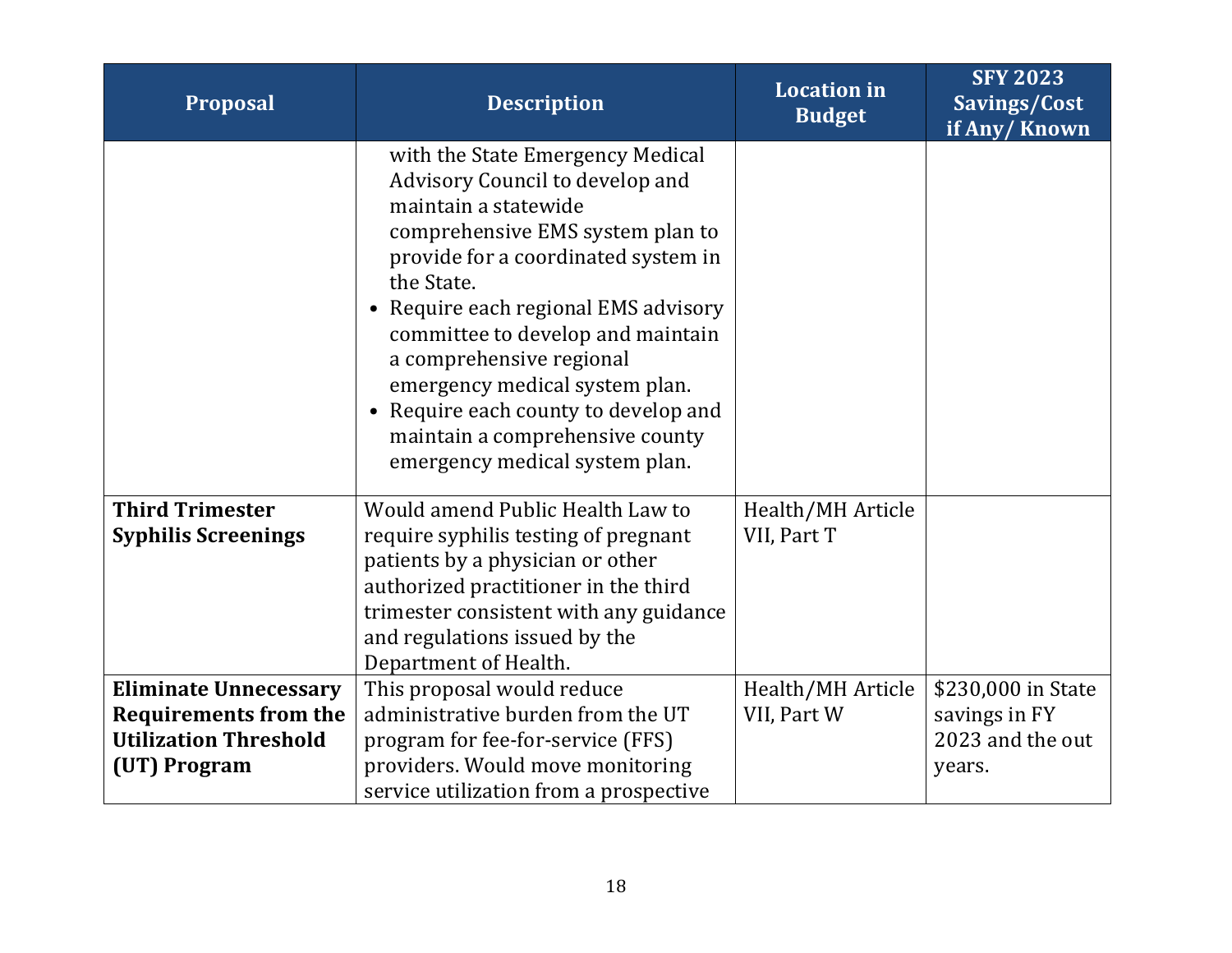| <b>Proposal</b>                                                  | <b>Description</b>                                                                                                                                                                                                                                    | <b>Location</b> in<br><b>Budget</b> | <b>SFY 2023</b><br>Savings/Cost<br>if Any/Known                                                                        |
|------------------------------------------------------------------|-------------------------------------------------------------------------------------------------------------------------------------------------------------------------------------------------------------------------------------------------------|-------------------------------------|------------------------------------------------------------------------------------------------------------------------|
|                                                                  | to a retrospective function and would<br>remove the requirement for provider-<br>submitted increase requests. This<br>would eliminate the current<br>administrative burden of requesting<br>increases to benefit limits for<br>members and providers. |                                     |                                                                                                                        |
| PHARMACY/PHARMACEUTICALS                                         |                                                                                                                                                                                                                                                       |                                     |                                                                                                                        |
| <b>Prescriber Prevails</b>                                       | Eliminates prescriber prevails under<br>FFS and MMC except for 9 classes of<br>drugs currently allowed under MMC.                                                                                                                                     | Health/MH Article<br>VII, Part BB   | \$41.21 million in<br>net State savings<br>in FY 2023<br>and \$49.45<br>million in net<br>State savings in<br>FY 2024. |
| <b>CLIA-Waived Testing</b>                                       | Allows licensed pharmacists to serve<br>as limited service laboratory, directors<br>ordering and administering CLIA-<br>waived tests.                                                                                                                 | Health/MH Article<br>VII, Part C    |                                                                                                                        |
| <b>Collaborative Drug</b><br><b>Therapy Management</b><br>(CDTM) | Makes current CDTM law, which<br>expires this year permanent.                                                                                                                                                                                         | Health/MH Article<br>VII, Part CC   |                                                                                                                        |
| Naloxone/MAT                                                     | Requires pharmacies to stock a 30 day<br>supply of naloxone and MAT/<br>Buprenorphine, as permitted within                                                                                                                                            | Health/MH Article<br>VII, Part HH   |                                                                                                                        |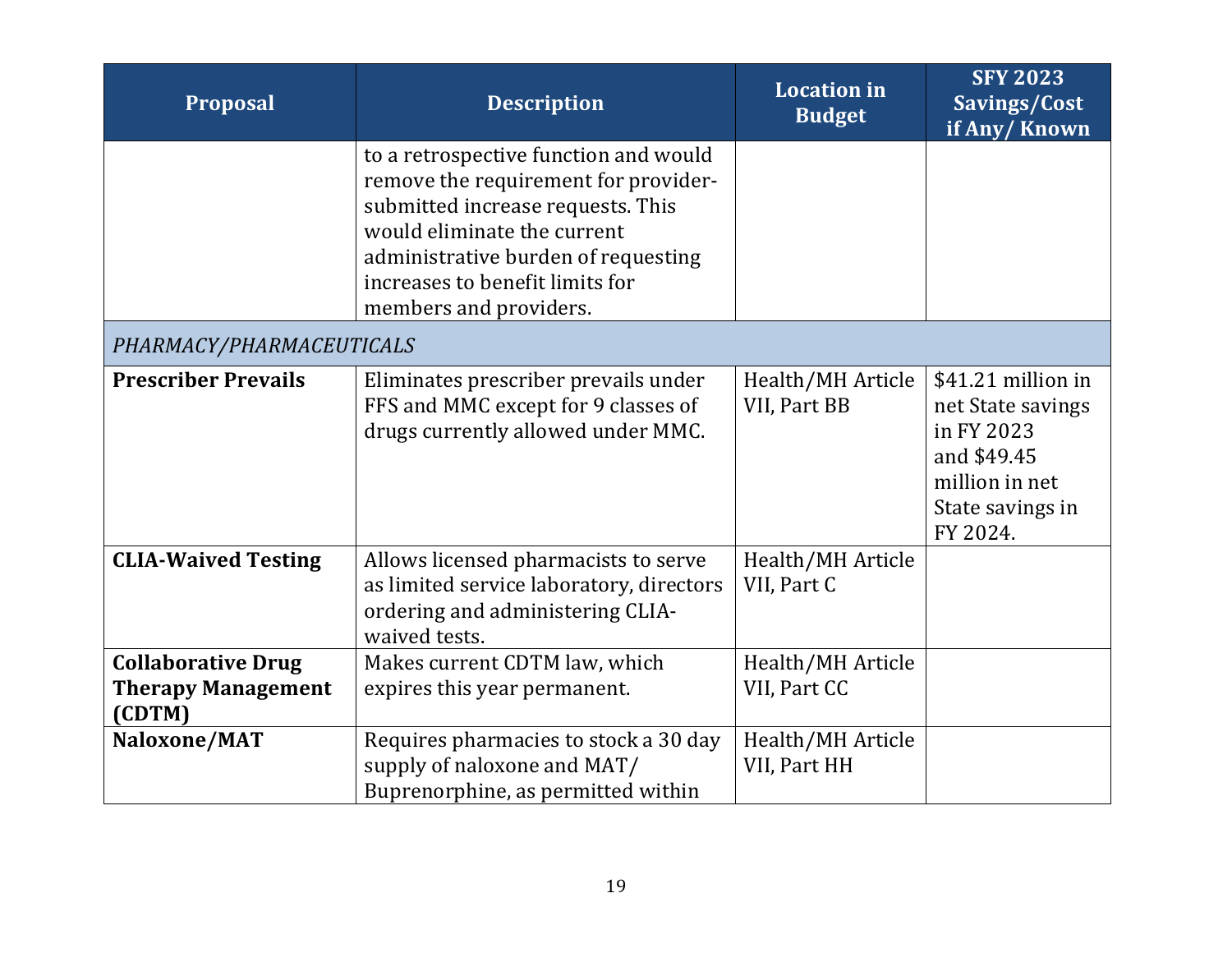| <b>Proposal</b>              | <b>Description</b>                       | <b>Location</b> in<br><b>Budget</b> | <b>SFY 2023</b><br>Savings/Cost<br>if Any/Known |
|------------------------------|------------------------------------------|-------------------------------------|-------------------------------------------------|
|                              | DEA rules and wholesaler thresholds      |                                     |                                                 |
| <b>New York State</b>        | This proposal would remove the           | Health/MH Article                   |                                                 |
| <b>Department of Health</b>  | health care professions (including       | VII, Part G                         |                                                 |
| <b>Oversight of Certain</b>  | physicians, nurses, pharmacists,         |                                     |                                                 |
| <b>Professions</b>           | certified pharmacy technicians,          |                                     |                                                 |
|                              | respiratory therapists, midwives,        |                                     |                                                 |
|                              | dentists, chiropractors, social workers, |                                     |                                                 |
|                              | massage therapists, others) from Title   |                                     |                                                 |
|                              | VIII of the Education Law and include    |                                     |                                                 |
|                              | those professions in the Health Law.     |                                     |                                                 |
|                              | This would correspond with a transfer    |                                     |                                                 |
|                              | of oversight, regulation, agency         |                                     |                                                 |
|                              | actions, and records from SED to DOH.    |                                     |                                                 |
| <b>Clinical Standards in</b> | Establishes parity and uniform clinical  | Administrative                      | Cost of \$5 million                             |
| <b>Pharmacy Benefits in</b>  | standards across both Medicaid and       | per the SFY                         |                                                 |
| <b>FFS</b>                   | retail pharmacy benefits in FFS to       | Medicaid                            |                                                 |
|                              | leverage existing management tools       | Scorecard                           |                                                 |
|                              | under the pharmacy benefit to            |                                     |                                                 |
|                              | establish utilization management tools   |                                     |                                                 |
|                              | for drugs dispensed under the medical    |                                     |                                                 |
|                              | benefit. This will savings from          |                                     |                                                 |
|                              | additional rebates from drug             |                                     |                                                 |
|                              | manufacturers in FY24.                   |                                     |                                                 |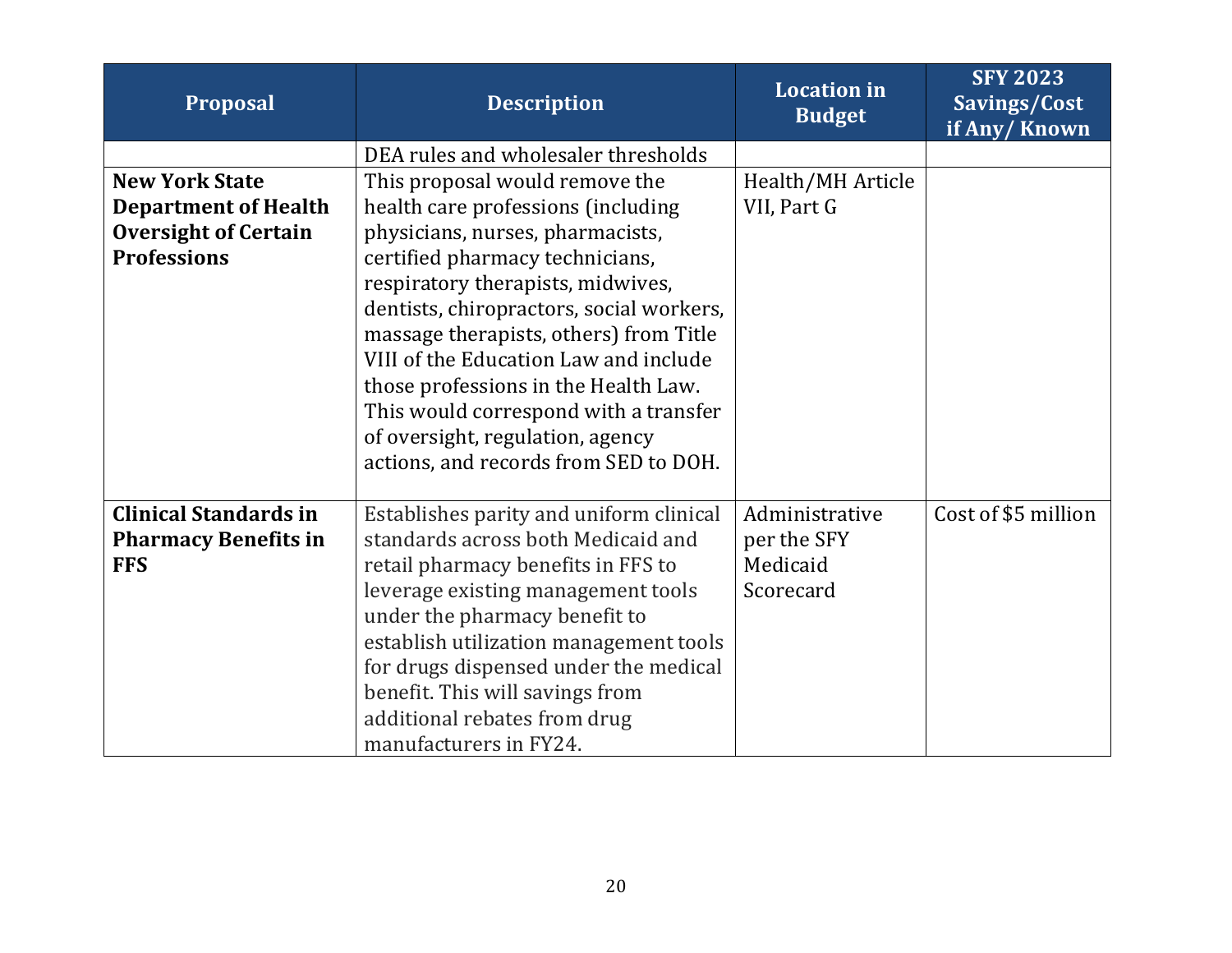| <b>Proposal</b>                                  | <b>Description</b>                                                                                                                                                                                                                                                                                                                                    | <b>Location in</b><br><b>Budget</b> | <b>SFY 2023</b><br>Savings/Cost<br>if Any/Known                                                                                                                                                                           |
|--------------------------------------------------|-------------------------------------------------------------------------------------------------------------------------------------------------------------------------------------------------------------------------------------------------------------------------------------------------------------------------------------------------------|-------------------------------------|---------------------------------------------------------------------------------------------------------------------------------------------------------------------------------------------------------------------------|
| <b>BEHAVIORAL HEALTH</b>                         |                                                                                                                                                                                                                                                                                                                                                       |                                     |                                                                                                                                                                                                                           |
| <b>Human Services COLA</b>                       | Provides a 5.4% human services COLA<br>effective $4/1/22$ for programs and<br>services under OMH, OASAS, OPWDD,<br>OCFS, OTDA, SOFA;<br>Provides \$33.7 million for COLA for<br>0ASAS programs/services and \$<br>million for COLA for OMH<br>programs/services                                                                                       | Health/MH Article<br>VII, Part DD   | The Financial<br>Plan had \$130.8M<br>available for a<br>potential COLA.<br>The 5.4 percent<br><b>COLA</b> would cost<br>a total of \$411M,<br>resulting in an<br>additional cost to<br>the Financial Plan<br>of \$280.2M |
| 988 Crisis Program                               | Establishes the infrastructure for the<br>988 suicide prevention and behavioral<br>health crisis hotline system.                                                                                                                                                                                                                                      | Health/MH Article<br>VII, Part EE   | Provides \$35<br>million in Aid to<br><b>Localities OMH</b><br>budget for this                                                                                                                                            |
| <b>Behavioral Health</b><br><b>Reinvestments</b> | Provides the methodology for BH<br>reinvestment from carve into MMC,<br>per targets/MLRs which account for<br>plan recoupment of under spending;<br>Eliminates requirement for regulation.<br>\$111M state share for SFY 2023. The<br>Commissioner of Health share provide<br>information on funds available for<br>reinvestment in the annual report | Health/MH Article<br>VII, Part FF   | The FY 2023<br><b>Executive Budget</b><br>plans for the full<br>reinvestment of<br>the \$111M State<br>share of FY 2022<br>actual and FY<br>2023 projected<br>recoveries                                                  |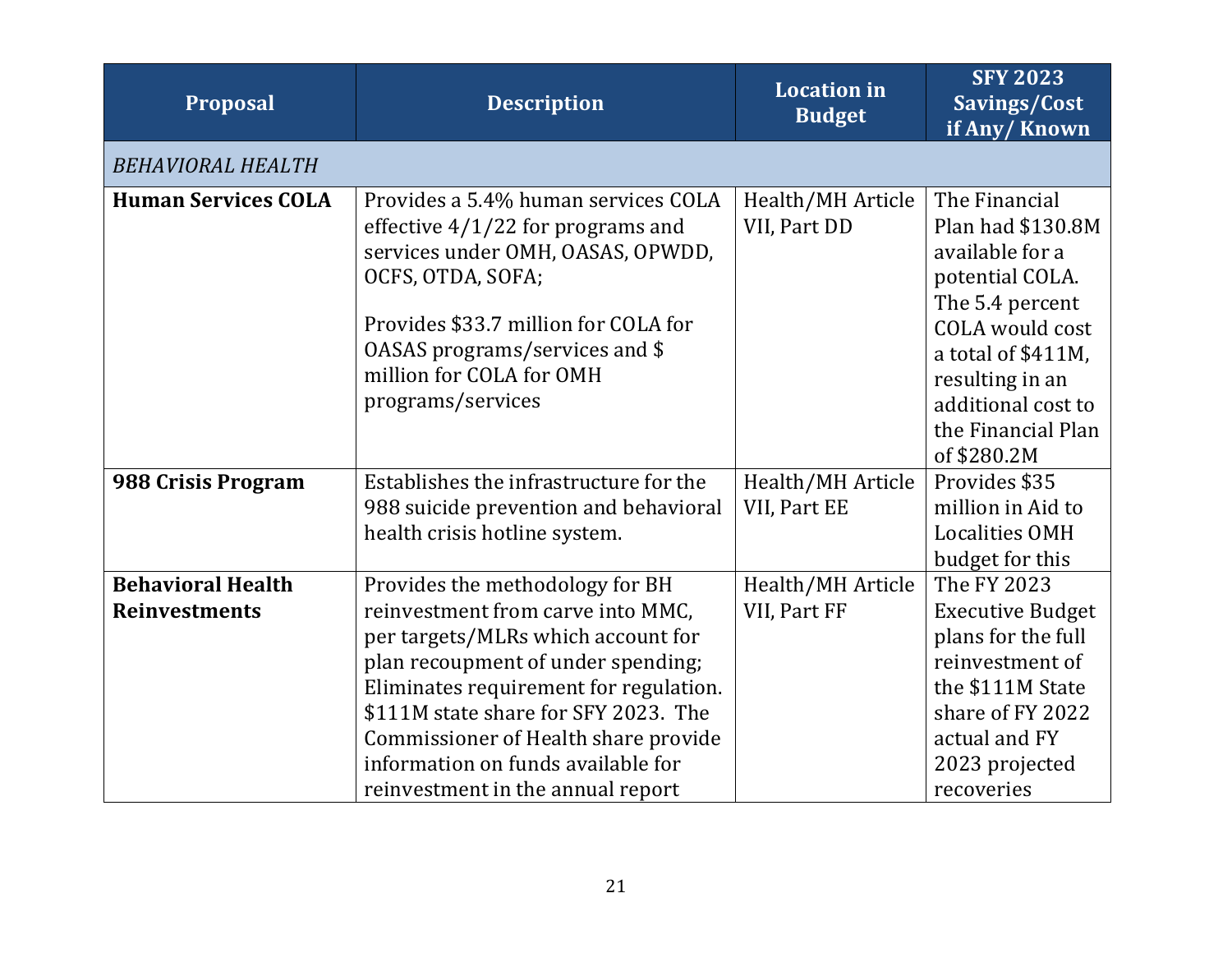| <b>Proposal</b>                              | <b>Description</b>                                                                                                                                | <b>Location</b> in<br><b>Budget</b> | <b>SFY 2023</b><br>Savings/Cost<br>if Any/Known |
|----------------------------------------------|---------------------------------------------------------------------------------------------------------------------------------------------------|-------------------------------------|-------------------------------------------------|
|                                              | required under section 45-c of part A<br>of chapter 56 of the laws of 2013.                                                                       |                                     |                                                 |
| <b>DSRIP</b>                                 | Extends ability of DOH and OMH,<br><b>OASAS, OPWDD to waiver regulatory</b><br>requirements under DSRIP through<br>$4/1/25$ .                     | Health/MH Article<br>VII, Part GG   |                                                 |
| Naloxone/MAT                                 | Requires pharmacies to stock a 30 day<br>supply of naloxone and MAT/<br>Buprenorphine, as permitted within<br>DEA rules and wholesaler thresholds | Health/MH Article<br>VII, Part HH   |                                                 |
| <b>Temporary Operators</b>                   | Permanently allow OMH and OPWDD<br>to appoint temporary operators to<br>operate programs and services                                             | Health/MH Article<br>VII, Part 00   |                                                 |
| <b>Recovery Residences</b>                   | Establishes new certification process<br>for recovery residences under OASAS                                                                      | Health/MH Article<br>VII, Part II   | Cost of \$850,000                               |
| <b>Expanding Alcohol</b><br><b>Awareness</b> | Expands alcohol awareness programs<br>to include other forms of addiction and<br>recreational cannabis.                                           | Health/MH Article<br>VII, Part JJ   | Cost of \$750,000                               |
| <b>OASAS Capital Reforms</b>                 | Expedites the development of capital<br>projects to support voluntary-<br>operated addiction services programs<br>under OASAS and DASNY.          | Health/MH Article<br>VII, Part KK   |                                                 |
| <b>Extending APGs</b>                        | <b>Extends Behavioral Health APG</b><br>payments through 3/31/27, including<br>for behavioral health crisis programs                              | Health/MH Article<br>VII, Part LL   |                                                 |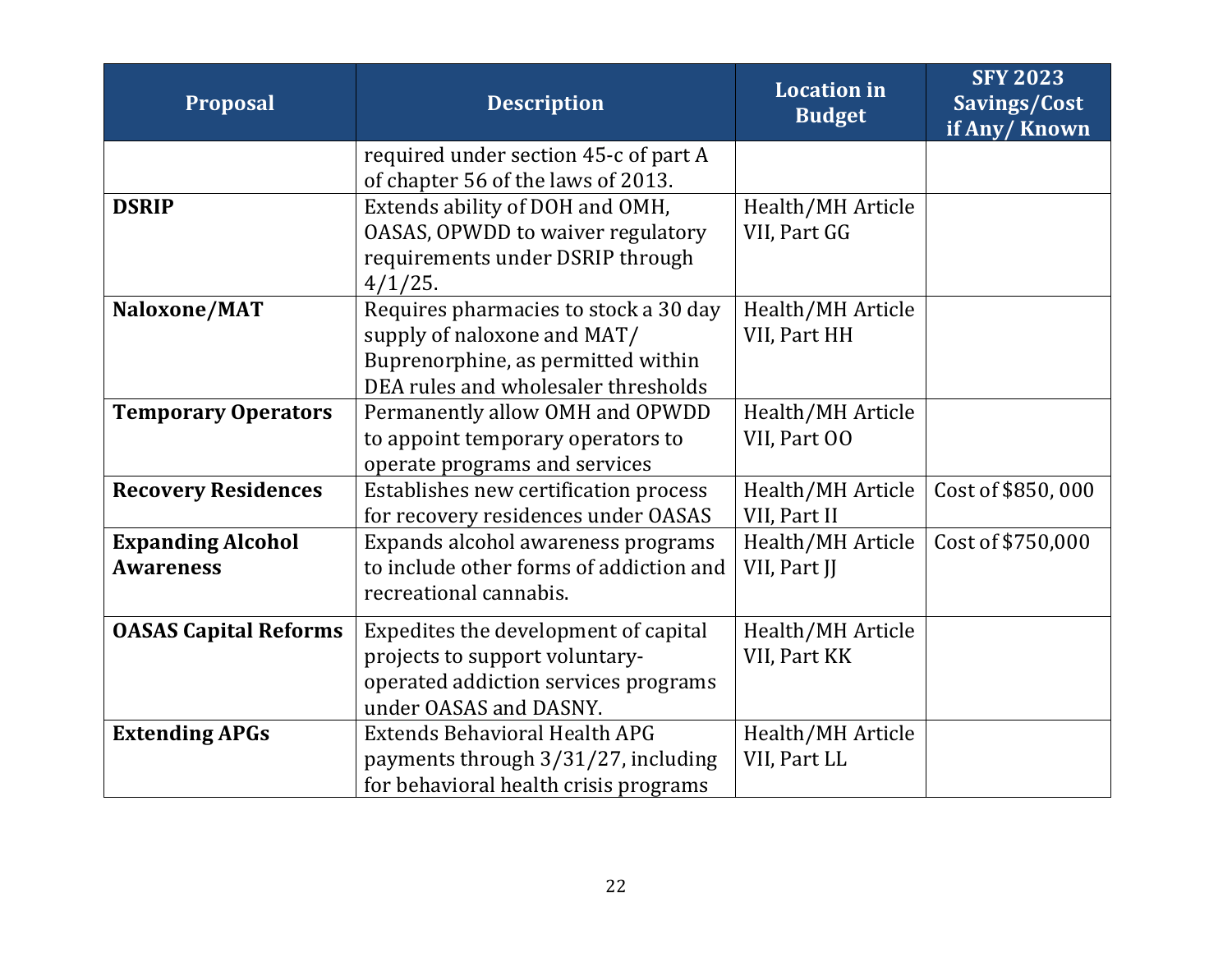| <b>Proposal</b>                                                   | <b>Description</b>                                                                                                                                                                                                                                                                  | <b>Location</b> in<br><b>Budget</b>           | <b>SFY 2023</b><br>Savings/Cost<br>if Any/Known |
|-------------------------------------------------------------------|-------------------------------------------------------------------------------------------------------------------------------------------------------------------------------------------------------------------------------------------------------------------------------------|-----------------------------------------------|-------------------------------------------------|
|                                                                   | licensed by OMH/OASAS per Article 26<br>of MH law                                                                                                                                                                                                                                   |                                               |                                                 |
| <b>Extending Kendra's</b><br>Law                                  | Extends Kendra's law and the Assisted<br><b>Outpatient Treatment through</b>                                                                                                                                                                                                        | Health/MH Article<br>VII, Part MM             | \$100,000 in<br>savings to                      |
|                                                                   | $6/30/27$ .                                                                                                                                                                                                                                                                         |                                               | the Financial Plan                              |
| <b>Expanding Property</b><br>Pass                                 | Expand the Property Pass to expand<br>allowable reimbursement to<br>supportive housing providers for<br>property costs effective 4/1/22 and<br>would allow OMH to assist providers<br>in responding to annual property<br>related cost increases for supportive<br>housing programs | Health/MH Article<br>VII, Part NN             |                                                 |
| <b>Behavioral Health VAP</b>                                      | Continues level funding of \$50 million                                                                                                                                                                                                                                             | Aid to Localities,<br>Department of<br>Health |                                                 |
| <b>OMH Funding</b>                                                | All funds spending for OMH services in<br>Aid to Localities is increased by<br>\$789.635 million from SFY 2022                                                                                                                                                                      | Aid to Localities,<br><b>OMH</b>              |                                                 |
| <b>Minimum Wage</b><br><b>Funding for OMH</b><br><b>Providers</b> | \$5.4 million is provided for minimum<br>wage funding under OMH                                                                                                                                                                                                                     | Aid to Localities,<br><b>OMH</b>              |                                                 |
| <b>BH</b> Investment from<br><b>MMC Carve In-OMH</b>              | Allocates \$74M from the plan<br>recoupments for OMH                                                                                                                                                                                                                                | Aid to Localities,<br><b>OMH</b>              |                                                 |
| <b>OMH COLA</b>                                                   | Provides 5.4% COLA totaling \$95                                                                                                                                                                                                                                                    |                                               |                                                 |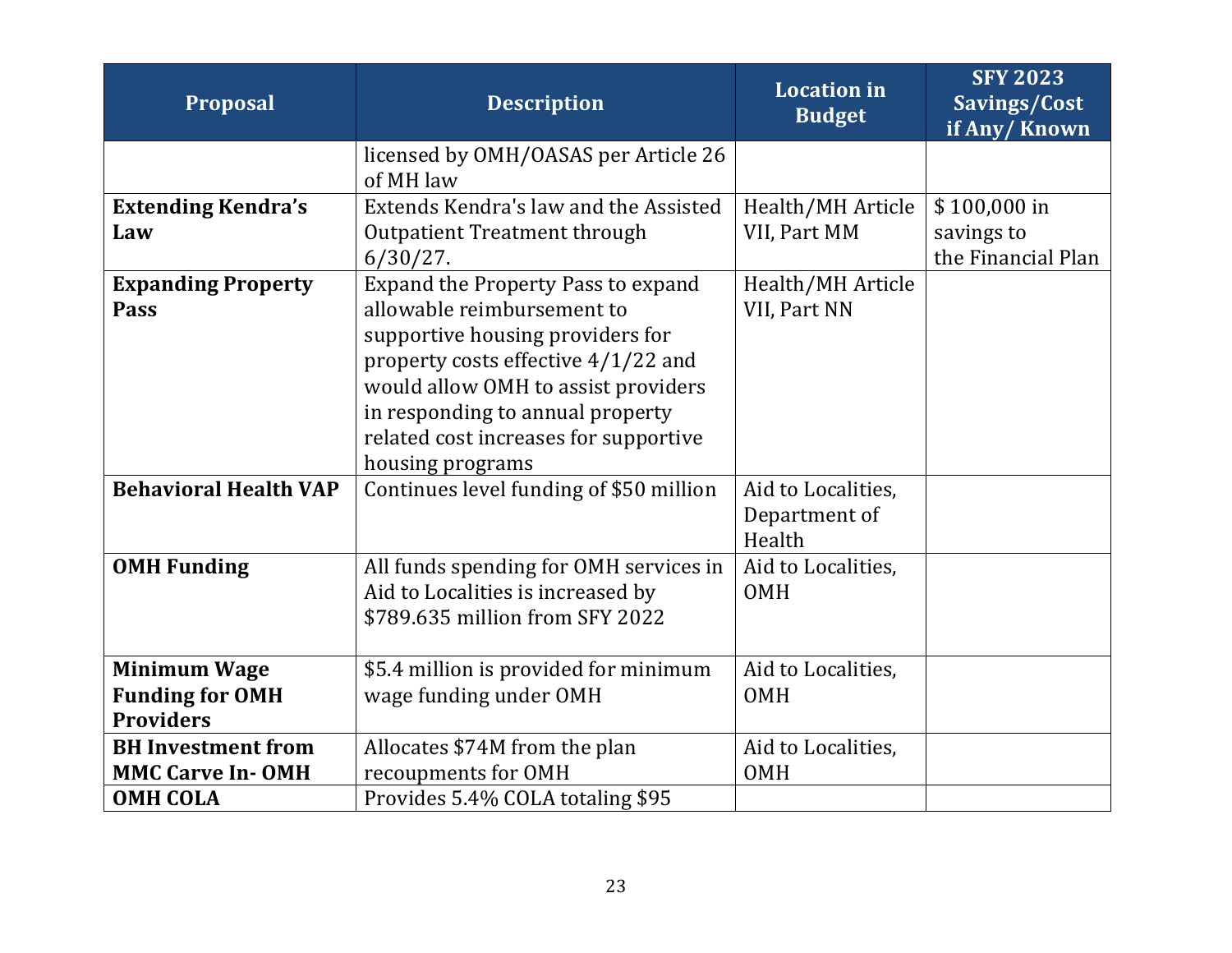| <b>Proposal</b>                              | <b>Description</b>                      | <b>Location</b> in<br><b>Budget</b> | <b>SFY 2023</b><br>Savings/Cost<br>if Any/Known |
|----------------------------------------------|-----------------------------------------|-------------------------------------|-------------------------------------------------|
|                                              | million for OMH                         |                                     |                                                 |
| <b>OASAS Funding</b>                         | All funds spending for OASAS services   | Aid to Localities                   |                                                 |
|                                              | in Aid to Localities is increased by    | <b>OASAS</b>                        |                                                 |
|                                              | \$513,806,500 from SFY 2022             |                                     |                                                 |
|                                              |                                         |                                     |                                                 |
| <b>Minimum Wage</b>                          | \$2 million is provided for minimum     | Aid to Localities,<br><b>OASAS</b>  |                                                 |
| <b>Funding for OASAS</b><br><b>Providers</b> | wage funding under OASAS                |                                     |                                                 |
| <b>BH</b> Investment from                    | Allocates \$37M from the plan           | Aid to Localities,                  |                                                 |
| <b>MMC Carve In-OASAS</b>                    | recoupments for OASAS                   | <b>OASAS</b>                        |                                                 |
| <b>OASAS COLA</b>                            | Provides 5.4% COLA totaling \$33.7      | Aid to Localities,                  |                                                 |
|                                              | million for OASAS                       | <b>OASAS</b>                        |                                                 |
| <b>Opioid Settlement</b>                     | Allocates \$265,952,000 from Opioid     | Aid to Localities,                  |                                                 |
|                                              | Settlement Fund in OASAS budget         | <b>OASAS</b>                        |                                                 |
| <b>Opioid Addiction</b>                      | Includes \$200 million for services and | Aid to Localities,                  |                                                 |
| <b>Services</b>                              | expenses for a public health-style      | <b>OASAS</b>                        |                                                 |
|                                              | mitigation strategy for opioid          |                                     |                                                 |
|                                              | addiction                               |                                     |                                                 |
| DEVELOPMENTAL DISABILITIES                   |                                         |                                     |                                                 |
| <b>Continuity of Coverage</b>                | Would make statutory changes            | Health/MH Article                   | State share                                     |
| for Vulnerable                               | necessary to eliminate the Medicaid     | VII, Part N                         | investment of \$5                               |
| <b>Seniors and</b>                           | resource test and raise the income      |                                     | million in FY                                   |
| <b>Individuals with</b>                      | level of the Federal Poverty Level to   |                                     | 2023 growing to                                 |
| <b>Disabilities</b>                          | 133% for Vulnerable Seniors and         |                                     | \$20 million in FY                              |
|                                              | individuals with Disabilities.          |                                     | 2024                                            |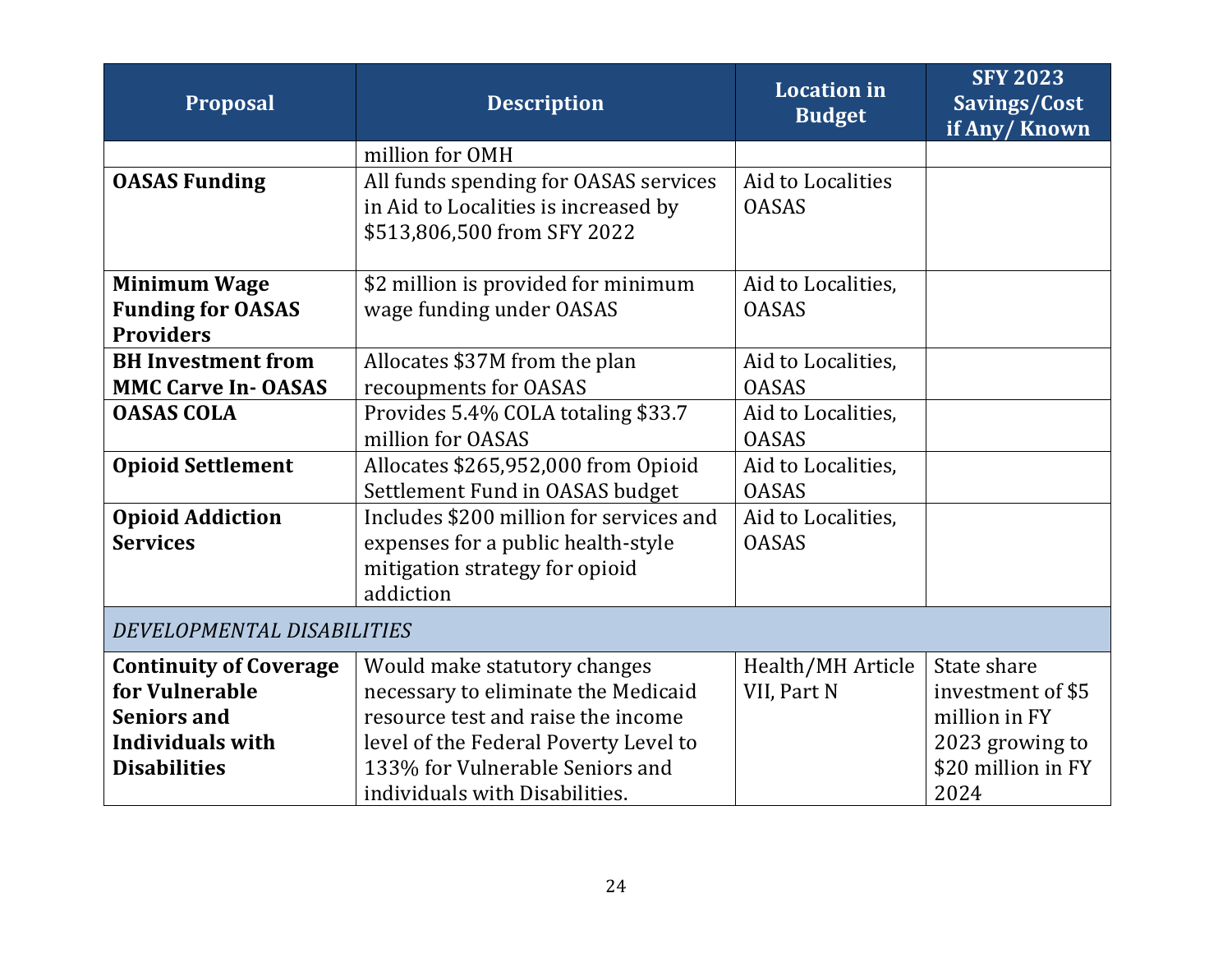| <b>Proposal</b>                                                     | <b>Description</b>                                                                                                                 | <b>Location</b> in<br><b>Budget</b>           | <b>SFY 2023</b><br>Savings/Cost<br>if Any/Known                                                                                                                                                                    |
|---------------------------------------------------------------------|------------------------------------------------------------------------------------------------------------------------------------|-----------------------------------------------|--------------------------------------------------------------------------------------------------------------------------------------------------------------------------------------------------------------------|
| <b>Human Services COLA</b>                                          | Provides a 5.4% human services COLA<br>effective 4/1/22; Provides \$149.105<br>million for OPWDD COLA                              | Health/MH Article<br>VII, Part DD             | The Financial<br>Plan had \$130.8M<br>available for a<br>potential COLA.<br>The 5.4 percent<br>COLA would cost<br>a total of \$411M,<br>resulting in an<br>additional cost to<br>the Financial Plan<br>of \$280.2M |
| <b>OPWDD Bonuses</b>                                                | Provides for additional bonuses for<br>OPWDD workers requiring the<br>Legislature to pass a chapter law in<br>2022 for the funding | Aid to Localities<br>OPWDD                    | Provides<br>\$133.196 million<br>for this purpose                                                                                                                                                                  |
| <b>Minimum Wage</b><br><b>Funding for OPWDD</b><br><b>Providers</b> | \$13.203 million is provided for<br>minimum wage funding under OPWDD                                                               | Aid to Localities,<br>OPWDD                   |                                                                                                                                                                                                                    |
| <b>OPWDD Funding</b>                                                | All funds spending for OPWDD<br>services is increased by \$2.14 billion<br>from SFY 2021                                           | Aid to Localities<br>OPWDD                    |                                                                                                                                                                                                                    |
| <b>PUBLIC HEALTH</b>                                                |                                                                                                                                    |                                               |                                                                                                                                                                                                                    |
| <b>School-Based Health</b><br><b>Centers</b>                        | Provides funding of \$17,098,000                                                                                                   | Aid to Localities,<br>Department of<br>Health |                                                                                                                                                                                                                    |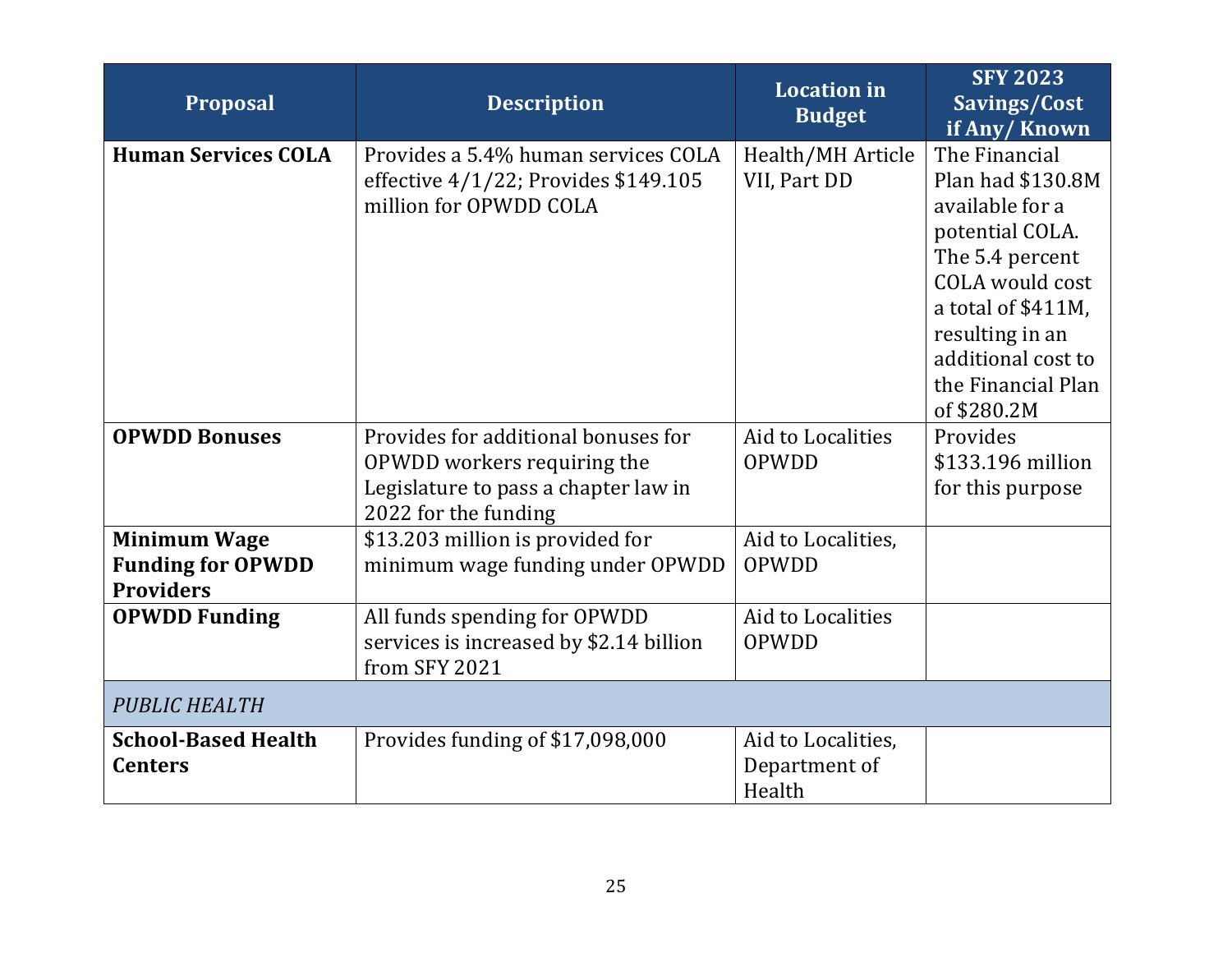| <b>Proposal</b>               | <b>Description</b>                       | <b>Location</b> in<br><b>Budget</b> | <b>SFY 2023</b><br>Savings/Cost<br>if Any/Known |
|-------------------------------|------------------------------------------|-------------------------------------|-------------------------------------------------|
| <b>Tobacco Control</b>        | Continues level funding of               | Aid to Localities,                  |                                                 |
| Program                       | \$33,144,000                             | Department of                       |                                                 |
|                               |                                          | Health                              |                                                 |
| <b>Tobacco Control</b>        | Continues level funding of tobacco       | Aid to Localities                   |                                                 |
| <b>Enforcement &amp;</b>      | control and cancer services programs     | and State                           |                                                 |
| <b>Education</b>              | at \$3,769,000, 2,174,600 for tobacco    | Operations,                         |                                                 |
|                               | enforcement and education and            | Department of                       |                                                 |
|                               | \$75,000 for tobacco enforcement,        | Health                              |                                                 |
|                               | education and related activities.        |                                     |                                                 |
| <b>Cancer Services</b>        | Continues level funding of \$19.8        | Aid to Localities,                  |                                                 |
| Program                       | million                                  | Department of                       |                                                 |
|                               |                                          | Health                              |                                                 |
| <b>Hypertension Services</b>  | Continues level funding of \$560,000     | Aid to Localities,                  |                                                 |
|                               | and \$186,000 for hypertension           | Department of                       |                                                 |
|                               | programs, services and treatments        | Health                              |                                                 |
| <b>Diabetes &amp; Obesity</b> | Continues level funding of \$5,970,000   | Aid to Localities,                  |                                                 |
| <b>Prevention Funding</b>     |                                          | Department of                       |                                                 |
|                               |                                          | Health                              |                                                 |
| <b>Area Health Education</b>  | Executive Budget does not include        |                                     |                                                 |
| <b>Centers</b>                | funding for AHEC; \$2.2M had been        |                                     |                                                 |
|                               | provided as a legislative add in SFY 22  |                                     |                                                 |
|                               | final budget                             |                                     |                                                 |
| <b>Spinal Cord Injury</b>     | Continues level funding of \$8.5 million | Aid to Localities,                  |                                                 |
| <b>Research Fund Account</b>  |                                          | Department of                       |                                                 |
|                               |                                          | Health                              |                                                 |
| <b>Third Trimester</b>        | Would amend Public Health Law to         | Health/MH Article                   |                                                 |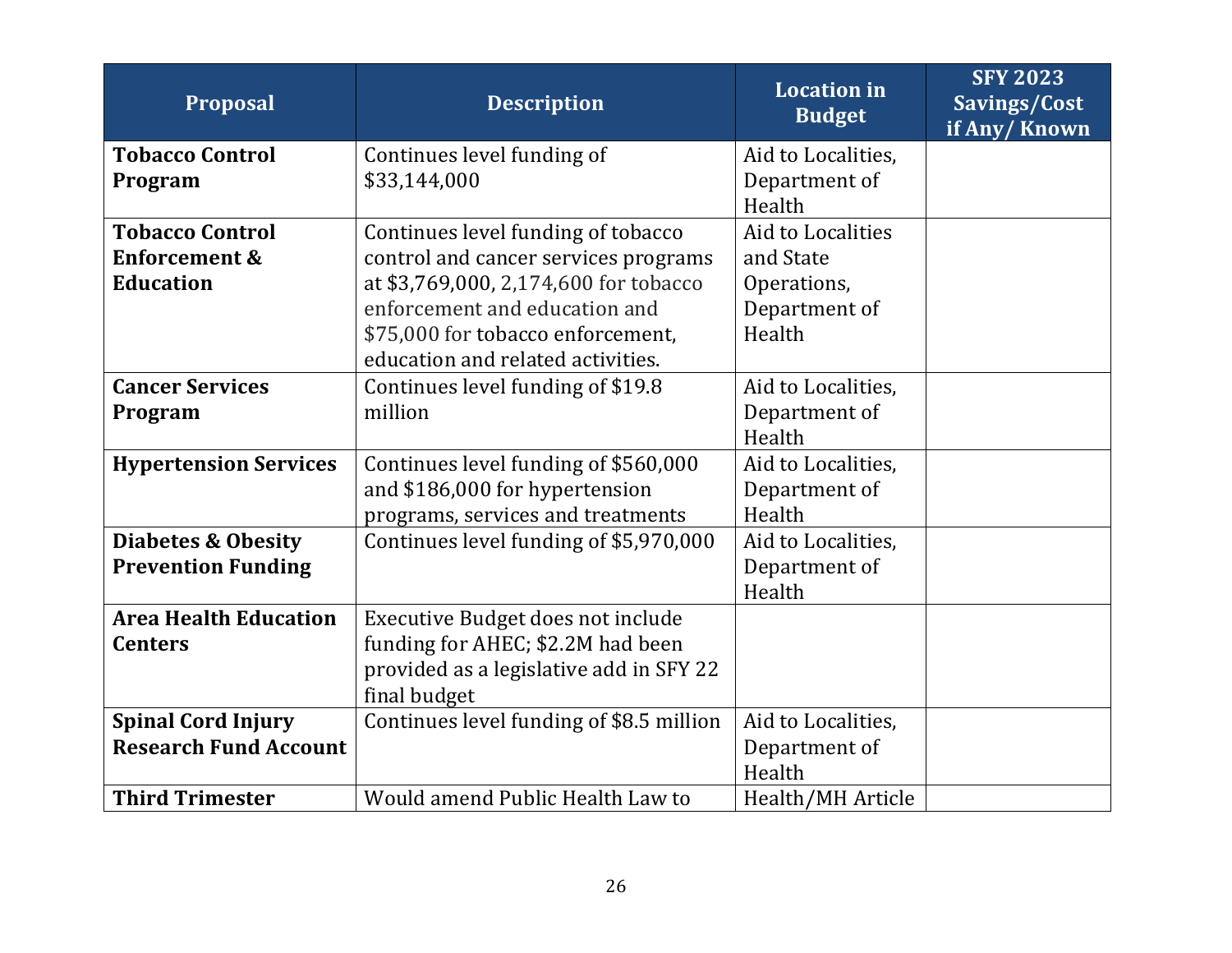| <b>Proposal</b>                                                       | <b>Description</b>                                                                                                                                                                                                                                   | <b>Location</b> in<br><b>Budget</b> | <b>SFY 2023</b><br>Savings/Cost<br>if Any/Known                  |
|-----------------------------------------------------------------------|------------------------------------------------------------------------------------------------------------------------------------------------------------------------------------------------------------------------------------------------------|-------------------------------------|------------------------------------------------------------------|
| <b>Syphilis Screenings</b>                                            | require syphilis testing of pregnant<br>patients by a physician or other<br>authorized practitioner in the third<br>trimester consistent with any<br>guidance and regulations issued by the<br>Department of Health.                                 | VII, Part T                         |                                                                  |
| <b>Maternal Health</b><br><b>Reforms</b>                              | Requires commercial coverage of<br>maternal health care including<br>postpartum coverage up to one year<br>after birth.                                                                                                                              | Health/MH Article<br>VII, Part S    | \$6.3 million in FY<br>2023 and \$18.8<br>million in FY<br>2024. |
| <b>INSURANCE</b>                                                      |                                                                                                                                                                                                                                                      |                                     |                                                                  |
| <b>Essential Plan</b>                                                 | Increases eligibility of essential plan<br>from 200% up to 250% of FPL subject<br>to federal approval.                                                                                                                                               | Health/MH Article<br>VII, Part Q    |                                                                  |
| <b>Child Health Plus</b><br><b>Changes</b>                            | Expands coverage to align with<br>Medicaid coverage; eliminates the \$9<br>monthly premium for eligible children<br>whose family earns up to 223% of FPL;<br>moves rate setting to DOH and allows<br>DOH to modify rates in conjunction<br>with DFS. | Health/MH Article<br>VII, Part U    |                                                                  |
| <b>Continuity of Coverage</b><br>for Vulnerable<br><b>Seniors and</b> | Would make statutory changes<br>necessary to eliminate the Medicaid<br>resource test and raise the income                                                                                                                                            | Health/MH Article<br>VII, Part N    | State share<br>investment of \$5<br>million in FY                |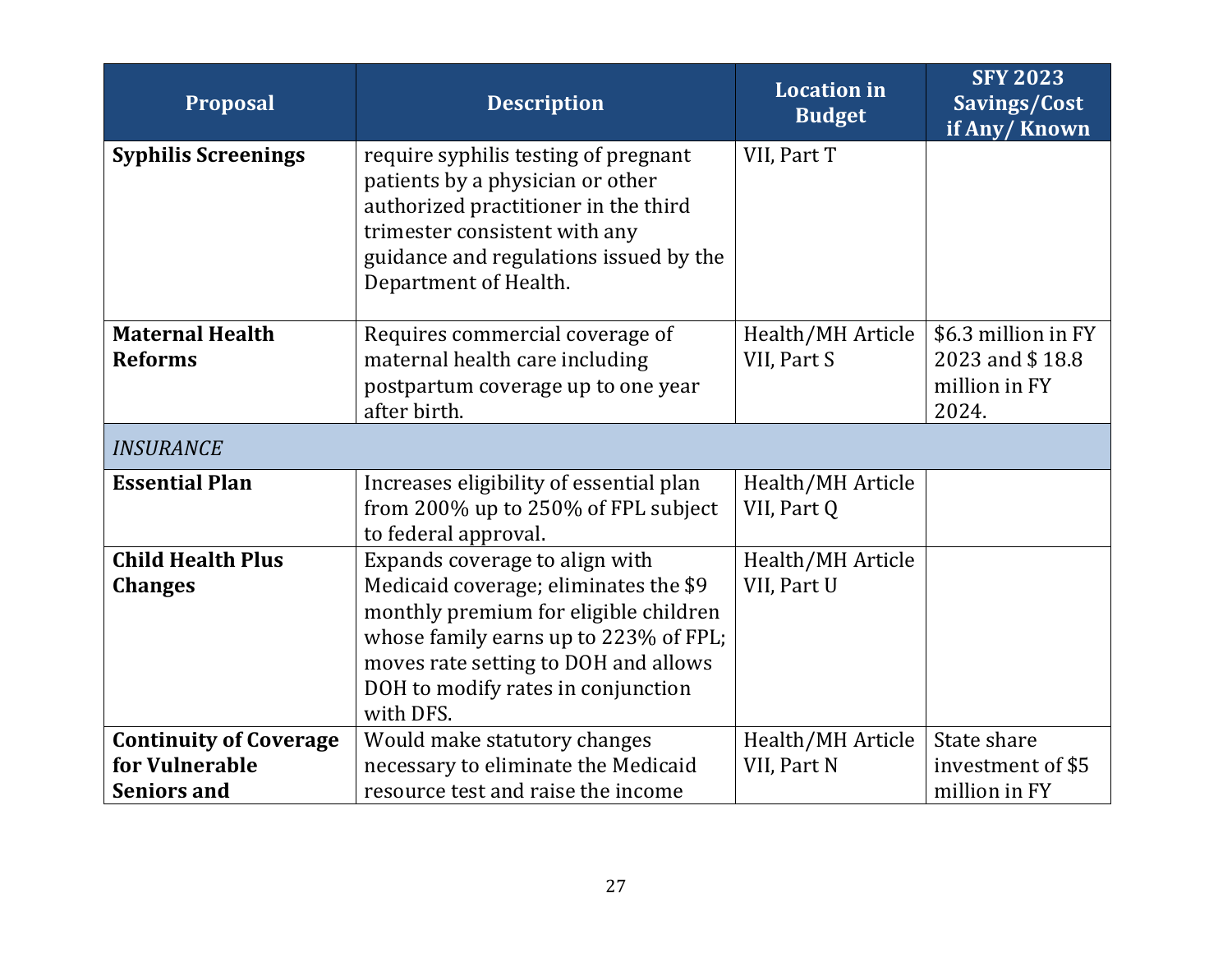| Proposal                     | <b>Description</b>                        | <b>Location</b> in<br><b>Budget</b> | <b>SFY 2023</b><br>Savings/Cost<br>if Any/Known |
|------------------------------|-------------------------------------------|-------------------------------------|-------------------------------------------------|
| <b>Individuals with</b>      | level of the Federal Poverty Level to     |                                     | 2023 growing to                                 |
| <b>Disabilities</b>          | 133% for Vulnerable Seniors and           |                                     | \$20 million in FY                              |
|                              | individuals with Disabilities.            |                                     | 2024                                            |
| <b>NCI-Designated Cancer</b> | Authorizes health plans offering          | Health/MH Article                   |                                                 |
| <b>Center Coverage</b>       | Medicaid, Essential Plan, and Qualified   | VII, Part P                         |                                                 |
|                              | Health Plan to contract with national     |                                     |                                                 |
|                              | cancer institute-designated cancer        |                                     |                                                 |
|                              | centers.                                  |                                     |                                                 |
| <b>Independent Dispute</b>   | The State Budget aligns New York's        | Health/MH Article                   |                                                 |
| <b>Resolution (IDR) for</b>  | consumer protections against surprise     | VII, Part AA                        |                                                 |
| <b>Emergency Medical</b>     | bills with federal protections under      |                                     |                                                 |
| <b>Services</b>              | the Federal No Surprises Act, which       |                                     |                                                 |
|                              | took effect January 1, 2022.              |                                     |                                                 |
|                              | Repeals provisions to exempt              |                                     |                                                 |
|                              | emergency services codes under            |                                     |                                                 |
|                              | a certain amount from the                 |                                     |                                                 |
|                              | <b>Independent Dispute Resolution</b>     |                                     |                                                 |
|                              | process.                                  |                                     |                                                 |
|                              | Disputes must be submitted to             |                                     |                                                 |
|                              | the IDR entity within three years         |                                     |                                                 |
|                              | of the date the health care plan          |                                     |                                                 |
|                              | made the original payment on              |                                     |                                                 |
|                              | the claim subject to dispute.             |                                     |                                                 |
|                              | The law is applicable to all<br>$\bullet$ |                                     |                                                 |
|                              | provider types, rather than just          |                                     |                                                 |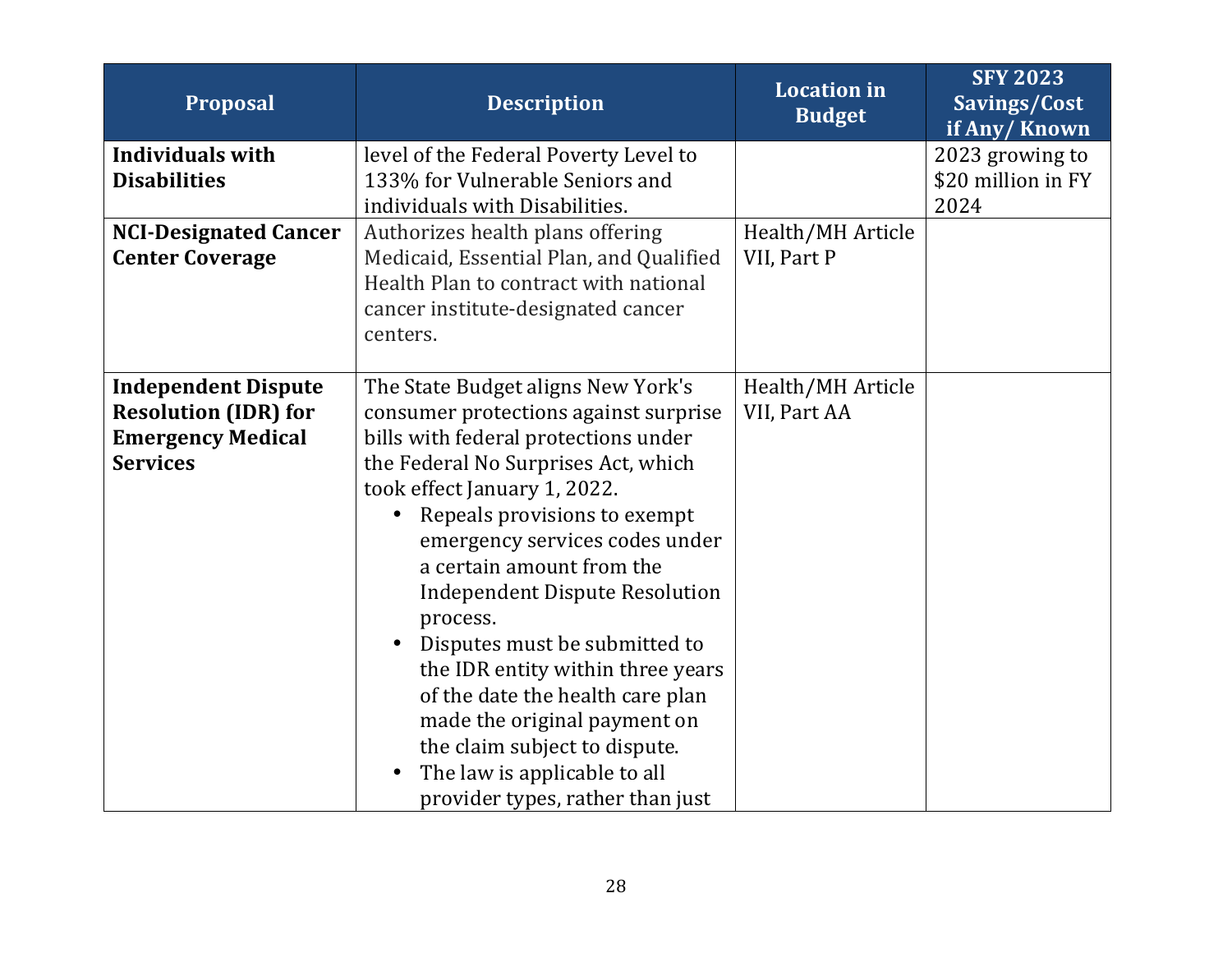| Proposal                                           | <b>Description</b>                                                                                                                                                                                                                                                                                                          | <b>Location</b> in<br><b>Budget</b>        | <b>SFY 2023</b><br>Savings/Cost<br>if Any/Known                                      |
|----------------------------------------------------|-----------------------------------------------------------------------------------------------------------------------------------------------------------------------------------------------------------------------------------------------------------------------------------------------------------------------------|--------------------------------------------|--------------------------------------------------------------------------------------|
|                                                    | physicians and hospitals.<br>Includes the in-network median<br>$\bullet$<br>rate recognized by the health<br>care plan as a factor that the IDR<br>entity must consider.<br>Requires health care plans to<br>ensure that members are held<br>harmless for surprise bill<br>amounts in excess of in-network<br>cost sharing. |                                            |                                                                                      |
| <b>Maternal Health</b><br><b>Reforms</b>           | Requires commercial coverage of<br>maternal health care including<br>postpartum coverage up to one year<br>after birth.                                                                                                                                                                                                     | Health/MH Article<br>VII, Part S           | \$6.3 million in FY<br>2023 and \$18.8<br>million in FY<br>2024.                     |
| <b>Competitive MMC Plan</b><br>Contracting         | Requires competitive procurement of<br>Medicaid managed care and MLTC,<br>MAP and HARP plan contracting<br>effective 4/1/22; Authorizes DOH,<br>OMH and OASAS to limit the number<br>of special needs managed care plans<br>that can manage the needs of Medicaid<br>enrollees with significant behavioral<br>health needs. | Health/MH Article<br>VII, Part P           | Fiscal savings of<br>\$100 million in<br>FY 2024 and<br>\$200 million in<br>FY 2025. |
| <b>Medicaid Plan</b><br><b>Payments/Incentives</b> | <b>Restores MMC/MLTC Quality Pools;</b><br>Moves Integrated Plans to middle of<br>rate range; Adjust HIV SNP rates to                                                                                                                                                                                                       | Administrative<br>per SFY 2023<br>Medicaid | Cost of \$77.25<br>million for quality<br>pools, \$20 million                        |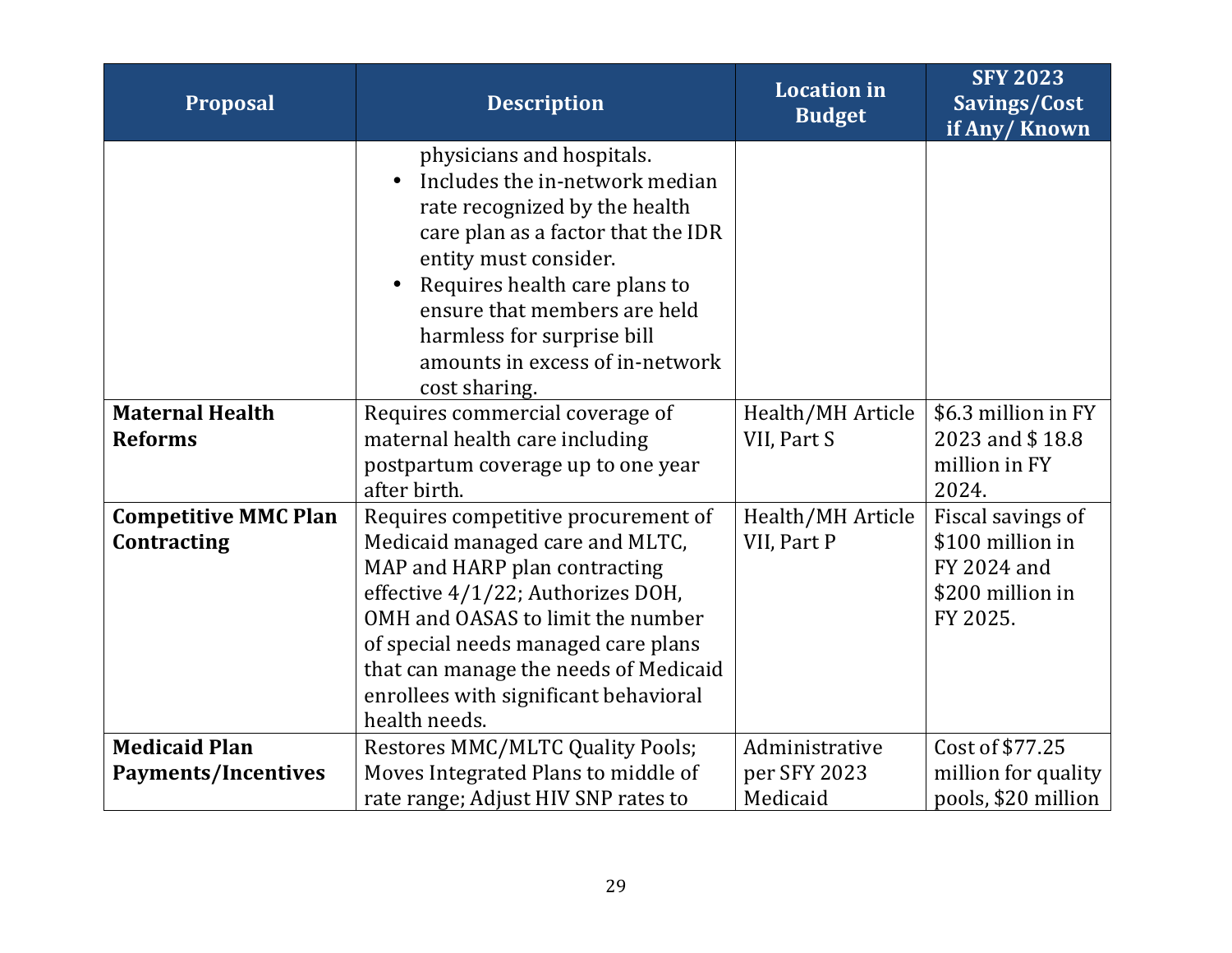| Proposal                     | <b>Description</b>                      | <b>Location</b> in<br><b>Budget</b> | <b>SFY 2023</b><br>Savings/Cost<br>if Any/Known |
|------------------------------|-----------------------------------------|-------------------------------------|-------------------------------------------------|
|                              | reflect high needs model                | Scorecard                           | for integrated                                  |
|                              |                                         |                                     | plans and                                       |
|                              |                                         |                                     | \$14.717 million                                |
|                              |                                         |                                     | for HIV SNPs                                    |
| <b>Prescriber Prevails</b>   | Eliminates prescriber prevails under    | Health/MH Article                   | \$41.21 million in                              |
|                              | FFS and MMC except for 9 classes of     | VII, Part BB                        | net State savings                               |
|                              | drugs currently allowed under MMC.      |                                     | in FY 2023                                      |
|                              |                                         |                                     | and \$49.45<br>million in net                   |
|                              |                                         |                                     |                                                 |
|                              |                                         |                                     | State savings in<br>FY 2024.                    |
| <b>Reproductive Access</b>   | This proposal would require every       | Health/MH Article                   |                                                 |
| <b>Protections</b>           | individual accident and health          | VII, Part R                         |                                                 |
|                              | insurance policy that provides          |                                     |                                                 |
|                              | medical, major-medical, or similar      |                                     |                                                 |
|                              | comprehensive-type coverage in New      |                                     |                                                 |
|                              | York to provide coverage for            |                                     |                                                 |
|                              | abortions. Further, the bill would      |                                     |                                                 |
|                              | require that the coverage not           |                                     |                                                 |
|                              | be subject to copayments, coinsurance,  |                                     |                                                 |
|                              | or annual deductibles unless the policy |                                     |                                                 |
|                              | is a high-deductible plan.              |                                     |                                                 |
| <b>Eliminate Unnecessary</b> | This proposal would reduce              | Health/MH Article                   | \$230,000 in State                              |
| <b>Requirements from the</b> | administrative burden from the UT       | VII, Part W                         | savings in FY                                   |
| <b>Utilization Threshold</b> | program for fee-for-service (FFS)       |                                     | 2023 and the out                                |
| (UT) Program                 | providers. Would move monitoring        |                                     | years.                                          |